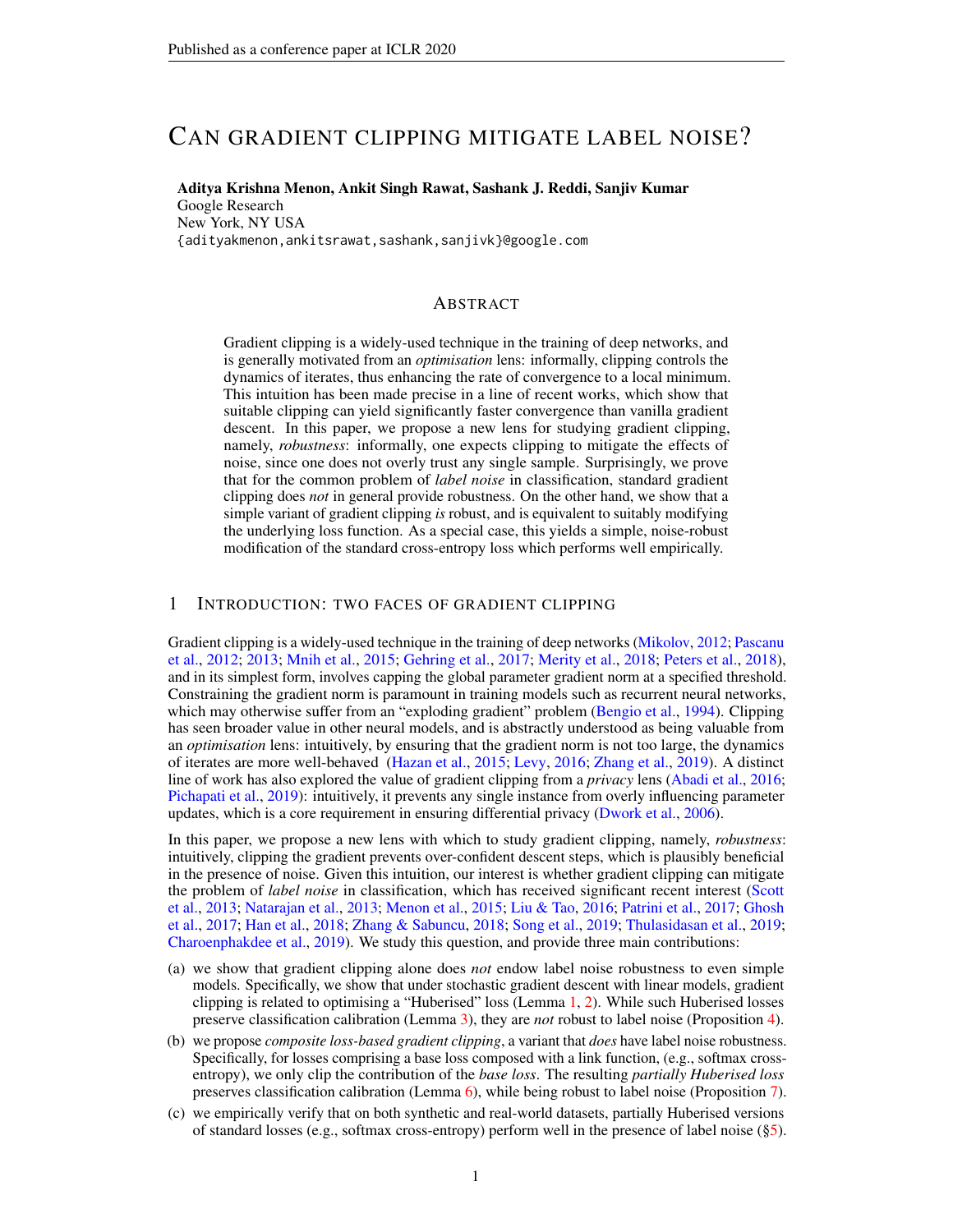<span id="page-1-3"></span><span id="page-1-0"></span>

Figure 1: Illustration of the Huberised and partially Huberised logistic loss (left panel). Recall that the logistic loss comprises the log-loss (or cross-entropy) composed with a sigmoid link. The Huberised loss arises from *loss-based gradient clipping*, and linearises the *entire* logistic loss beyond a threshold. The partially Huberised loss arises from *composite loss-based* gradient clipping, and linearises only the *base* loss (i.e., log-loss) beyond a threshold (right panel). Once combined with the sigmoid link, the overall partially Huberised loss asymptotically saturates. Our analysis in [§3,](#page-2-1) [§4](#page-4-1) establishes that Huberised losses are not robust to label noise, but partially Huberised losses are (Proposition [4,](#page-4-0) [7\)](#page-5-1).

To illustrate the difference between standard and composite loss-based gradient clipping in (a) and (b), consider the pervasive softmax cross-entropy loss, *viz.* the logistic loss for binary classification. In (a), we relate gradient clipping to loss "Huberisation", which linearises the logistic loss when it exceeds a fixed threshold. In (b), we introduce *composite loss-based* gradient clipping, which is equivalent to a "partial loss Huberisation" that linearises *only* the cross-entropy loss but leaves the sigmoid link untouched. Figure [1](#page-1-0) illustrates the Huberised and partially Huberised logistic loss.

#### <span id="page-1-4"></span>2 BACKGROUND AND RELATED WORK

We provide background on gradient clipping, loss functions for classification, and label noise.

**Gradient clipping**. Consider a supervised learning task over instances  $\mathcal{X}$  and labels  $\mathcal{Y}$ , where we have a family of models indexed by  $\theta \in \Theta$ , and the quality of a particular model is measured by a loss function  $\ell_{\theta} : \mathcal{X} \times \mathcal{Y} \to \mathbb{R}$ . The gradient for a mini-batch  $\{(x_n, y_n)\}_{n=1}^N$  is

<span id="page-1-2"></span><span id="page-1-1"></span>
$$
g(\theta) \doteq \frac{1}{N} \sum_{n=1}^{N} \nabla \ell_{\theta}(x_n, y_n). \tag{1}
$$

One may instead compute the *clipped* gradient, which for user-specified threshold  $\tau > 0$  is

$$
\bar{g}_{\tau}(\theta) \doteq \text{clip}_{\tau}(g(\theta)) \qquad \text{clip}_{\tau}(w) \doteq \begin{cases} \tau \cdot \frac{w}{||w||_2} & \text{if } ||w||_2 \ge \tau \\ w & \text{else.} \end{cases} \tag{2}
$$

Employing  $\bar{g}_{\tau}(\theta)$  for optimisation corresponds to *clipped gradient descent*. This is closely related to normalised gradient descent (NGD) [\(Hazan et al.,](#page-10-0) [2015\)](#page-10-0), wherein one employs  $\tilde{g}(\theta) = \frac{g(\theta)}{||g(\theta)||}$  $\frac{g(\theta)}{||g(\theta)||_2}$ . [Hazan et al.](#page-10-0) [\(2015\)](#page-10-0) showed that NGD can lead to convergence for a wider class of functions than standard gradient descent. [Levy](#page-10-1) [\(2016\)](#page-10-1) showed that NGD can escape saddle points for non-convex problems. [Zhang et al.](#page-13-0) [\(2019\)](#page-13-0) showed that gradient clipping can lead to accelerated convergence over gradient descent. Gradient clipping has also been explored for privacy [\(Abadi et al.,](#page-8-0) [2016;](#page-8-0) [Pichapati](#page-12-3) [et al.,](#page-12-3) [2019\)](#page-12-3), motivated by it preventing any single instance from dominating parameter updates.

**Loss functions**. In binary classification, one observes samples from a distribution D over  $\mathcal{X} \times \{\pm 1\}$ , and seeks a predictor  $f: \mathfrak{X} \to \mathbb{R}$  with low *risk*  $R(f) = \mathbb{E} \ell(y, f(x))$  according to a loss which, in an overload of notation, we denote  $\ell : \{\pm 1\} \times \mathbb{R} \to \mathbb{R}_+$ . For the *zero-one loss*  $\ell_{01}(y, f) = ||y \cdot f < 0||$ ,  $R(f)$  is known as the misclassification risk. Rather than directly using  $\ell_{01}$ , for computational convenience one often employs a *margin* loss  $\ell(y, f) = \phi(y \cdot f)$ , for convex  $\phi \colon \mathbb{R} \to \mathbb{R}_+$ .

We say that φ is *classification calibrated* [\(Zhang,](#page-13-4) [2004;](#page-13-4) [Bartlett et al.,](#page-9-4) [2006\)](#page-9-4) if driving the *excess risk* over the Bayes-optimal predictor for  $\phi$  to zero also drives the excess risk for  $\ell_{01}$  to zero; that is,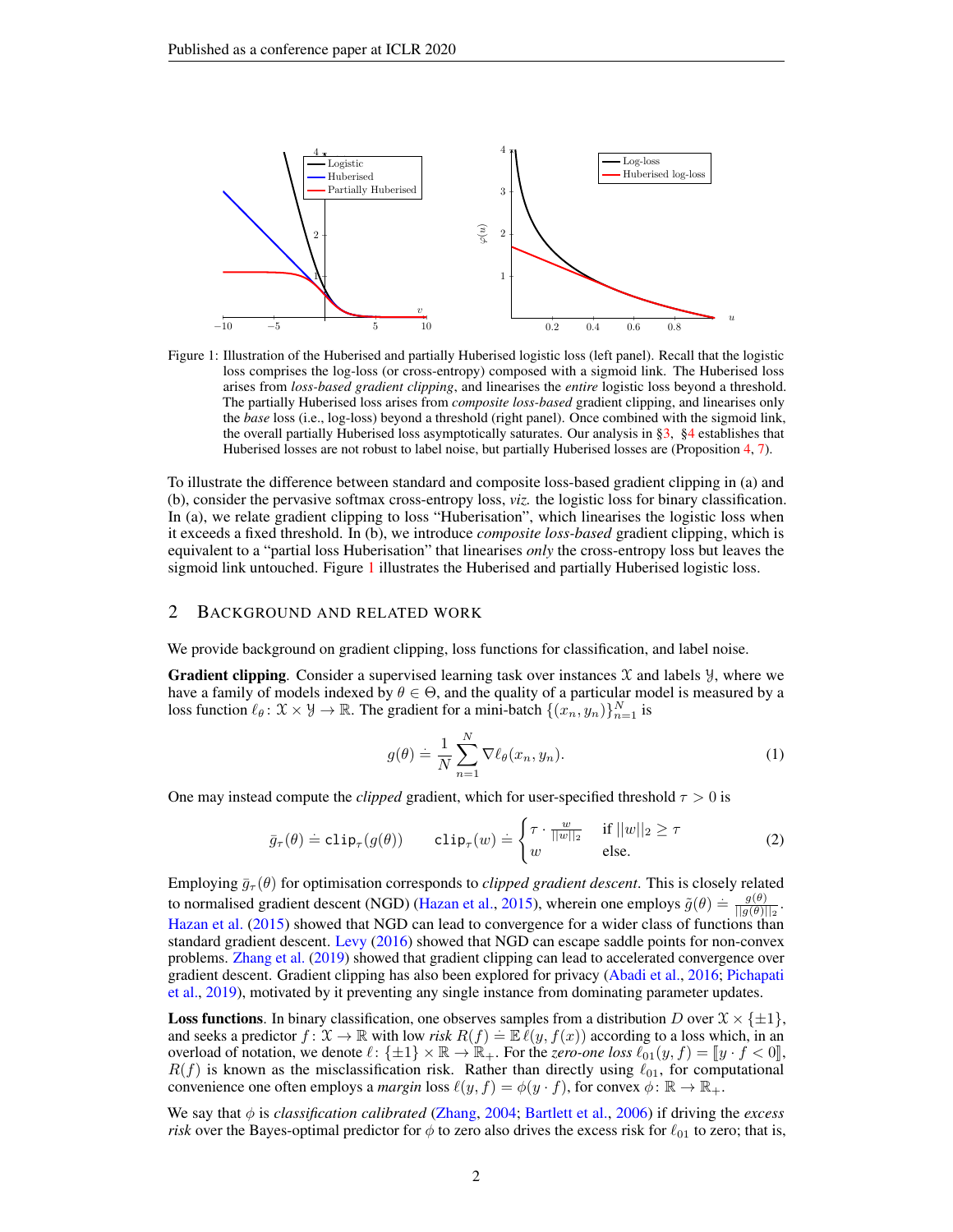minimising the φ-risk is *statistically consistent* for classification. A canonical example is the hinge loss  $\phi(z) = [1 - z]_+$ . We call  $\phi$  *admissible* if it is "well-behaved" in the sense of being bounded from below, strictly convex, continuously differentiable, non-increasing, and classification calibrated.

We say that φ is *proper composite* [\(Reid & Williamson,](#page-12-6) [2010;](#page-12-6) [Nock & Nielsen,](#page-11-6) [2009\)](#page-11-6) (or for brevity *composite*) if its minimising scores can be interpreted as probabilities. "Composite" here refers to such losses comprising a *base* loss  $\varphi$  composed with an invertible *link function*  $F: \mathbb{R} \to [0, 1]$ . While  $\phi$ accepts as input real-valued scores (e.g., the final layer logits of a neural network), these are internally converted to probabilities via F. A canonical example is the logistic loss  $\phi(z) = -\log F(z)$  with  $F: z \mapsto \sigma(z)$  for sigmoid  $\sigma(z) = (1+e^{-z})^{-1}$ . The multiclass analogue is the softmax cross-entropy loss, wherein the sigmoid becomes a softmax. See Appendix [B](#page-19-0) for a more technical discussion.

Learning under label noise. In classification under *label noise*, one has samples from distribution D where  $\mathbb{P}_{\bar{D}}(y | x)$  is a *noisy* version of  $\mathbb{P}_D(y | x)$ , e.g., all labels are corrupted with a fixed constant probability. The goal remains to ensure low risk with respect to the *clean* D. This problem has a long history in statistics [\(Ekholm & Palmgren,](#page-9-5) [1982;](#page-9-5) [Copas,](#page-9-6) [1988\)](#page-9-6), and has emerged as a topic of recent interest in machine learning. There has been particular interest in the problem of learning under *symmetric* label noise, wherein all instances have a constant probability of their labels being flipped uniformly to any of the other classes. [Scott et al.](#page-12-4) [\(2013\)](#page-12-4); [Katz-Samuels et al.](#page-10-4) [\(2019\)](#page-10-4) proposed a framework for analysing the more general setting of class-conditional label noise. [Takenouchi](#page-13-5) [& Eguchi](#page-13-5) [\(2004\)](#page-13-5); [Natarajan et al.](#page-11-3) [\(2013\)](#page-11-3); [Cid-Sueiro et al.](#page-9-7) [\(2014\)](#page-9-7); [Patrini et al.](#page-12-5) [\(2017\)](#page-12-5); [Natarajan](#page-11-7) [et al.](#page-11-7) [\(2018\)](#page-11-7); [van Rooyen & Williamson](#page-13-6) [\(2018\)](#page-13-6) studied loss-correction for obtaining unbiased risk estimators. Recent works have explored ideas ranging from to model (dis)agreement (Malach  $\&$ [Shalev-Shwartz,](#page-11-8) [2017;](#page-11-8) [Han et al.,](#page-10-3) [2018;](#page-10-3) [Song et al.,](#page-13-2) [2019\)](#page-13-2) to abstention [\(Thulasidasan et al.,](#page-13-3) [2019\)](#page-13-3).

### <span id="page-2-1"></span>3 GRADIENT CLIPPING AND HUBERISED LOSSES

We first show that gradient clipping in general *does not* endow robustness to label noise, even in simple settings. Specifically, we establish that stochastic gradient clipping with linear models is equivalent to modifying the underlying loss (Lemma [1\)](#page-2-0). This modified loss is closely related to a *Huberised* loss (Lemma [2\)](#page-3-0), which is equivalent to *loss-based gradient clipping* (*L-gradient clipping*). Unfortunately, Huberised losses, and thus L-gradient clipping, are not robust to label noise (Proposition [4\)](#page-4-0).

#### 3.1 FROM GRADIENT TO L-GRADIENT CLIPPING

Consider a binary classification problem, with  $\mathcal{Y} = {\pm 1}$ . Suppose we use a scoring model  $s_{\theta}(x)$  for  $\theta \in \Theta$  with *margin*  $m_{\theta}(x, y) = y \cdot s_{\theta}(x)$ , and margin loss  $\ell_{\theta}(x, y) = \phi(m_{\theta}(x, y))$  for admissible  $\phi \colon \mathbb{R} \to \mathbb{R}_+$ . Then,

<span id="page-2-3"></span><span id="page-2-2"></span>
$$
\nabla_{\theta} \ell_{\theta}(x, y) = \nabla_{\theta} m_{\theta}(x, y) \cdot \phi'(m_{\theta}(x, y)). \tag{3}
$$

Now suppose we perform stochastic gradient descent (i.e., we use  $N = 1$  in [\(1\)](#page-1-1)) and use a linear scorer  $s_{\theta}(x) = \theta^{\mathrm{T}} x$ . Here, gradient clipping of [\(3\)](#page-2-2) is equivalent to modifying the loss as follows.

<span id="page-2-0"></span>**Lemma 1.** *Pick any admissible margin loss*  $\phi$ , and  $\tau > 0$ . Then, for loss  $\ell_{\theta}(x, y) = \phi(m_{\theta}(x, y))$ with linear scorer, the clipped loss gradient [\(2\)](#page-1-2) is equivalent to the gradient of a modified loss  $\ell$ :

$$
\text{clip}_{\tau} \left( \nabla \ell_{\theta}(x, y) \right) = \nabla \bar{\ell}_{\theta}(x, y),
$$
\n
$$
\text{with } \bar{\ell}_{\theta}(x, y) \doteq \begin{cases}\n-\frac{\tau}{\|\nabla m_{\theta}(x, y)\|_{2}} \cdot m_{\theta}(x, y) & \text{if } |\phi'(m_{\theta}(x, y))| \ge \frac{\tau}{\|\nabla m_{\theta}(x, y)\|_{2}} \\
\phi(m_{\theta}(x, y)) & \text{else.} \n\end{cases} \tag{4}
$$

The loss  $\ell$  in [\(4\)](#page-2-3) is intuitive: if the derivative of the original loss  $\phi$  exceeds a certain *effective clipping threshold*, we replace  $\phi$  with a linear loss function. This effective threshold  $\tau \cdot (\|\nabla m_{\theta}(x, y)\|_2)^{-1}$ takes into account the *instance-dependent* margin gradient, *viz.*  $||x||_2$  for linear  $s_\theta(x)$ .

We will comment in [§4.4](#page-6-1) as to the properties of gradient clipping in more general scenarios. For the moment, we note that Lemma [1](#page-2-0) is closely related to the "Huber loss" [\(Huber,](#page-10-5) [1964\)](#page-10-5),

<span id="page-2-4"></span>
$$
\ell_{\text{huber}}(x, y; \theta) = \begin{cases} \tau \cdot |s_{\theta}(x) - y| & \text{if } |s_{\theta}(x) - y| \ge \tau \\ \frac{1}{2} \cdot (s_{\theta}(x) - y)^2 & \text{else.} \end{cases} \tag{5}
$$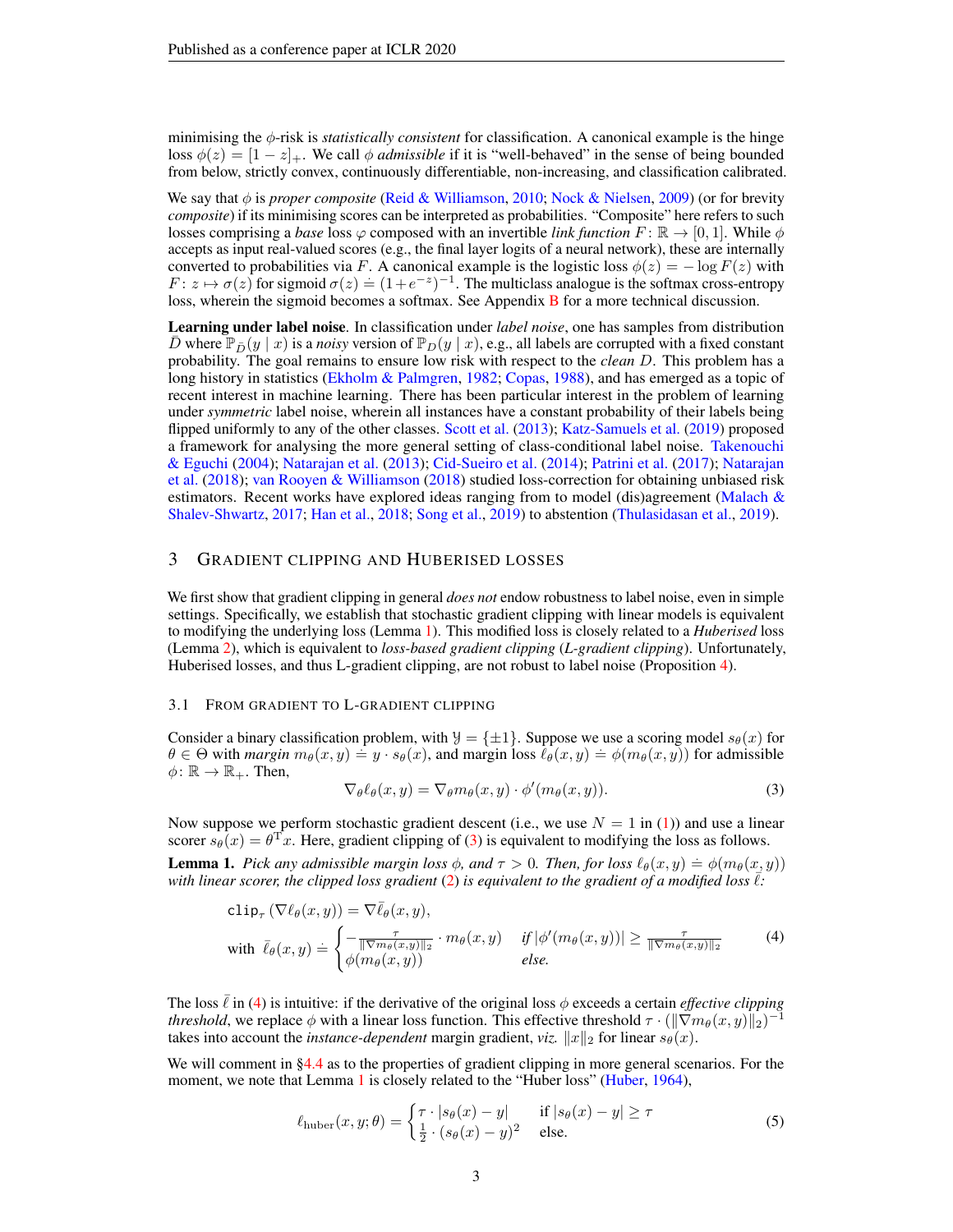This replaces the extremes of the square loss with the absolute loss. Both the absolute and Huber losses are widely employed in robust regression [\(Huber,](#page-10-6) [1981,](#page-10-6) Chapter 3), [\(Hampel et al.,](#page-10-7) [1986,](#page-10-7) pg. 100). Note that [\(4\)](#page-2-3) slightly differs from [\(5\)](#page-2-4) as the effective clipping threshold is instance-dependent. One may nonetheless arrive at Huber-style losses via a variant of gradient clipping; this connection will prove useful for our subsequent analysis. Per  $(3)$ , gradient clipping involves using

<span id="page-3-3"></span><span id="page-3-2"></span>
$$
\text{clip}_{\tau} \left( \nabla \ell_{\theta}(x, y) \right) = \text{clip}_{\tau} \left( \nabla m_{\theta}(x, y) \cdot \phi'(m_{\theta}(x, y)) \right), \tag{6}
$$

wherein the clipping considers the margin gradient. Consider now the following *loss-based* gradient clipping (*L-gradient clipping*), wherein we clip *only* the contribution arising from the loss:

<span id="page-3-4"></span>
$$
1\text{-clip}_{\tau} \left( \nabla \ell_{\theta}(x, y) \right) \doteq \nabla m_{\theta}(x, y) \cdot \text{clip}_{\tau} \left( \phi'(m_{\theta}(x, y)) \right). \tag{7}
$$

Compared to [\(6\)](#page-3-2), we effectively treat the margin gradient norm  $\|\nabla m_\theta(x, y)\|_2$  as constant across instances, and focus on bounding the loss derivative. The latter may be a significant component in the gradient norm; e.g., for linear models,  $\|\nabla m_{\theta}(x, y)\|_2 = \|x\|_2$  is often bounded. Observe further that for linear models with  $||x||_2 \equiv R$  across instances, [\(7\)](#page-3-3) is a rescaled version of the clipped gradient:

$$
\mathsf{clip}_{\tau} \left( \nabla \ell_{\theta}(x, y) \right) = \tau \cdot \frac{y \cdot x \cdot \phi'(m_{\theta}(x, y))}{\tau \vee (R \cdot |\phi'(m_{\theta}(x, y))|)} = \nabla m_{\theta}(x, y) \cdot \mathsf{clip}_{\tau/R} \left( \phi'(m_{\theta}(x, y)) \right).
$$

<span id="page-3-0"></span>Interestingly, L-gradient clipping equivalently uses the following "Huberised" version of the loss. **Lemma 2.** *Pick any admissible margin loss*  $\phi \colon \mathbb{R} \to \mathbb{R}_+$  *with Fenchel conjugate*  $\phi^*$ , *and*  $\tau > 0$ . *Then, the clipped gradient in* [\(7\)](#page-3-3) *is equivalent to employing a* Huberised loss function  $\bar{\phi}_{\tau}$  such that

$$
\text{clip}_{\tau}(\phi'(z)) = \bar{\phi}'_{\tau}(z) \text{ with } \bar{\phi}_{\tau}(z) = \begin{cases} -\tau \cdot z - \phi^*(-\tau) & \text{if } \phi'(z) \leq -\tau \\ \phi(z) & \text{else.} \end{cases}
$$
(8)

Evidently,  $\bar{\phi}_{\tau}$  linearises  $\phi$  once its derivative is sufficiently large, akin to the Huber loss in [\(5\)](#page-2-4). One may verify that for  $\phi(z) = (1 - z)^2$ , one arrives exactly at [\(5\)](#page-2-4).

**Example 3.1:** For the logistic loss 
$$
\phi(z) = \log(1 + e^{-z})
$$
, the Huberised loss for  $\tau \in (0, 1)$  is  
\n
$$
\bar{\phi}_{\tau}(z) = \begin{cases}\n-\tau \cdot z - \log(1 - \tau) - \tau \cdot \sigma^{-1}(\tau) & \text{if } z \leq -\sigma^{-1}(\tau) \\
\log(1 + e^{-z}) & \text{else.} \n\end{cases}
$$

Per Figure [1a,](#page-1-3) this linearises  $\phi$  beyond a fixed threshold. See Appendix [C](#page-20-0) for further illustrations.

The use of Huberised losses in classification is not new [\(Zhang et al.,](#page-13-7) [2002;](#page-13-7) [Zhang & Johnson,](#page-13-8) [2003;](#page-13-8) [Rosset & Zhu,](#page-12-7) [2007\)](#page-12-7). However, we now provide a novel study of their label noise robustness.

#### <span id="page-3-5"></span>3.2 CONSISTENCY AND LABEL-NOISE ROBUSTNESS OF HUBERISED LOSSES

Before studying the effect of label noise on Huberised losses, it is apposite to consider whether they are suitable for use even in the absence of noise. One way to formalise this is to ask whether the losses maintain *classification calibration*, in the sense of [§2.](#page-1-4) This is a minimal requirement on a loss to be useful for classification [\(Zhang,](#page-13-4) [2004;](#page-13-4) [Bartlett et al.,](#page-9-4) [2006\)](#page-9-4). One may further ask whether the losses preserve class-probabilities, i.e., are *proper composite* in the sense of [§2.](#page-1-4) It is desirable to preserve this key trait of losses such as the logistic loss. The following clarifies both points.

<span id="page-3-1"></span>**Lemma 3.** Pick any admissible margin loss  $\phi$  and  $\tau > 0$ . Then, the Huberised loss  $\bar{\phi}_{\tau}$  in [\(8\)](#page-3-4) is *classification calibrated. If*  $\phi$  *is proper composite and*  $\tau \ge -\phi'(0)$ , then  $\bar{\phi}_{\tau}$  *is also proper composite.* 

L-gradient clipping is thus benign for classification, generalising [Rosset & Zhu](#page-12-7) [\(2007,](#page-12-7) Section 3.4), which was for the square-hinge loss. Interestingly, for composite  $\phi$  and small  $\tau$ , the proof reveals that  $\bar{\phi}_\tau$  has a non-invertible link function. Intuitively, such  $\bar{\phi}_\tau$  are effectively linear, and linear losses are unsuited for estimating probabilities [\(van Rooyen et al.,](#page-13-9) [2015;](#page-13-9) [Charoenphakdee et al.,](#page-9-3) [2019\)](#page-9-3).

We now turn to our central object of inquiry: does gradient clipping endow robustness to label noise? To study this, we consider L-gradient clipping, which as noted above is a special case of gradient clipping under linear models with constant  $\|\nabla m_{\theta}(x, y)\|_2$ . Since L-gradient clipping is in turn equivalent to using a Huberised loss, we may study the robustness properties of this loss.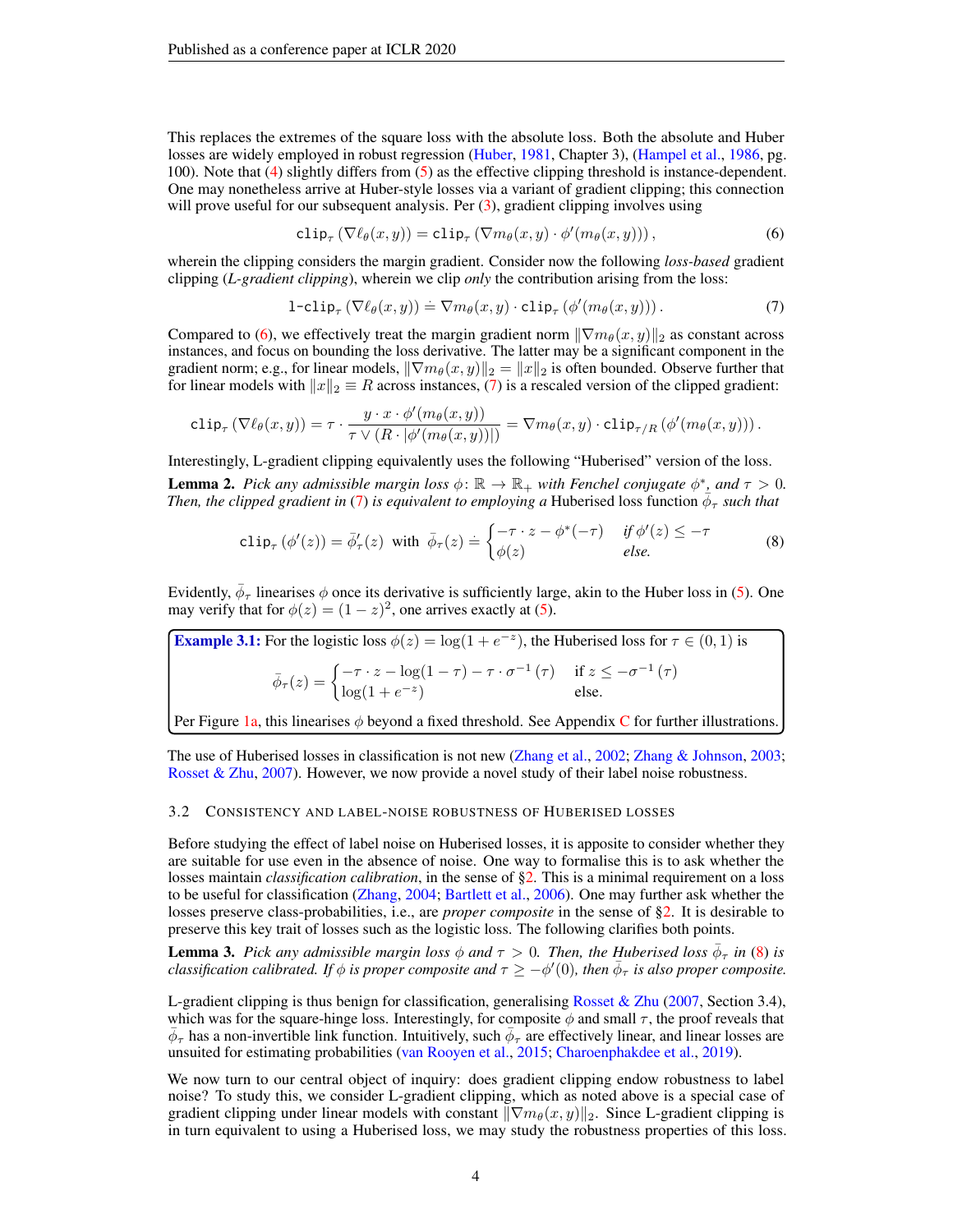Surprisingly, when our loss is convex (e.g., softmax cross-entropy), Huberised losses are *not* robust to even very simple forms of label noise. Essentially, since these losses are still convex, they can still be affected by errant outlier observations. Formally, using a result of [Long & Servedio](#page-11-9) [\(2010\)](#page-11-9) (see Appendix  $E(1)$ , we arrive at the following.

<span id="page-4-0"></span>**Proposition 4.** *Pick any admissible margin loss*  $\phi$  *and*  $\tau > 0$ *. Then,*  $\exists$  *a separable distribution for* which the optimal linear classifier under  $\bar{\phi}_\tau$  is equivalent to random guessing under symmetric noise.

To situate Proposition [4](#page-4-0) in a broader context, we note that for *regression* problems, it is well known that the Huber loss is susceptible to "high leverage" outliers [\(Hampel et al.,](#page-10-7) [1986,](#page-10-7) pg. 313), [\(Rousseeuw](#page-12-8) [& Leroy,](#page-12-8) [1987,](#page-12-8) pg. 13), [\(Maronna et al.,](#page-11-10) [2019,](#page-11-10) pg. 104), i.e., extremal instances which dominate the optimal solution. Proposition [4](#page-4-0) complements these for the case of label noise in classification.

Given that gradient clipping does not endow label noise robustness, how else might we proceed? In a regression context, the outlier vulnerability of the Huber loss can be addressed by using a *trimmed* average of the loss [\(Rousseeuw & Leroy,](#page-12-8) [1987;](#page-12-8) [Bhatia et al.,](#page-9-8) [2015;](#page-9-8) [Yang et al.,](#page-13-10) [2018\)](#page-13-10). Such ideas have been successfully explored for label noise problems [\(Shen & Sanghavi,](#page-12-9) [2019\)](#page-12-9). We will however demonstrate that a simple variant of clipping yields a loss that *does* possess label noise robustness.

### <span id="page-4-1"></span>4 COMPOSITE LOSS-BASED GRADIENT CLIPPING

We now show that noise robustness can be achieved with *CL-gradient clipping*, a variant wherein for composite losses (e.g., softmax cross-entropy), we perform *partial Huberisation* of the base loss *only*.

#### 4.1 FROM HUBERISATION TO PARTIAL HUBERISATION

Consider a *composite* margin loss  $\ell_{\theta}(x, y) = \phi(m_{\theta}(x, y))$ , where  $\phi = \varphi \circ F$  for some base loss  $\varphi$ and invertible link  $F: \overline{\mathbb{R}} \to [0, 1]$ ; e.g., the logistic loss has  $\varphi(u) = -\log u$  and  $F(z) = \sigma(z)$ . We can interpret  $p_{\theta}(x, y) = F(m_{\theta}(x, y))$  as a probability estimate; e.g.,  $p_{\theta}(x, 1) = \sigma(m_{\theta}(x, 1))$  is the probability of x being positive. Now, rewriting  $\ell_{\theta}(x, y) = \varphi(p_{\theta}(x, y))$ , we may express [\(3\)](#page-2-2) as:

<span id="page-4-2"></span>
$$
\nabla \ell_{\theta}(x, y) = \nabla p_{\theta}(x, y) \cdot \varphi'(p_{\theta}(x, y)).
$$

L-gradient clipping in [\(7\)](#page-3-3) was defined as only clipping  $\phi' = (\varphi \circ F)'$  above, which ensures that the resulting Huberised loss is Lipschitz. Typically, however,  $F$  is already Lipschitz; e.g., this is the case for the commonly used sigmoid or softmax link. This suggests the following *composite loss-based gradient clipping* (*CL-gradient clipping*), wherein we *only* clip the derivative for the *base* loss ϕ:

$$
\text{cl-clip}_{\tau} \left( \nabla \ell_{\theta}(x, y) \right) \doteq \nabla p_{\theta}(x, y) \cdot \text{clip}_{\tau} \left( \varphi'(p_{\theta}(x, y)) \right). \tag{9}
$$

<span id="page-4-6"></span>As before, CL-gradient clipping corresponds to optimising a new, "partially Huberised" loss. **Lemma 5.** Pick any admissible, composite margin loss  $\phi = \varphi \circ F$ , and  $\tau > 0$ . Then, the clipped *gradient in* [\(9\)](#page-4-2) *is equivalent to employing a partially Huberised loss*  $\tilde{\phi}_{\tau} = \tilde{\varphi}_{\tau} \circ F$ *, where* 

<span id="page-4-4"></span><span id="page-4-3"></span>
$$
\tilde{\varphi}_{\tau}(u) \doteq \begin{cases}\n-\tau \cdot u - \varphi^*(-\tau) & \text{if } \varphi'(u) \leq -\tau \\
\varphi(u) & \text{else.} \n\end{cases}
$$
\n(10)

Compared to the Huberised loss  $(7)$ , the partially Huberised loss only linearises the *base* loss  $\varphi$ , while retaining the link F. Consequently, the *composite* loss  $\tilde{\phi}_{\tau}$  behaves like the link beyond a certain threshold, and will thus be bounded: indeed,  $\tilde{\phi}_{\tau}(z) = -\tau \cdot F(z) - \varphi^*(-\tau)$  if  $\varphi'(F(z)) \leq -\tau$ .

**Example 4.1:** For the logistic loss, 
$$
\phi(z) = \varphi(F(z))
$$
 with  $\varphi(u) = -\log u$  and  $F(z) = \sigma(z)$ ,  
\n
$$
\tilde{\phi}_{\tau}(z) = \begin{cases}\n-\tau \cdot \sigma(z) + \log \tau + 1 & \text{if } z \le \sigma^{-1}\left(\frac{1}{\tau}\right) \\
\log(1 + e^{-z}) & \text{else.} \n\end{cases}
$$
\n(11)

Note that partial Huberisation readily generalises to a multi-class setting. Indeed, suppose we have softmax probability estimates  $p_{\theta}(x, y) \propto \exp(m_{\theta}(x, y))$ . Then, whereas the softmax cross-entropy employs  $\ell_{\theta}(x, y) = -\log p_{\theta}(x, y)$ , our *partially Huberised softmax cross-entropy* for  $\tau > 1$  is

<span id="page-4-5"></span>
$$
\tilde{\ell}_{\theta}(x,y) = \begin{cases}\n-\tau \cdot p_{\theta}(x,y) + \log \tau + 1 & \text{if } p_{\theta}(x,y) \le \frac{1}{\tau} \\
-\log p_{\theta}(x,y) & \text{else.} \n\end{cases}
$$
\n(12)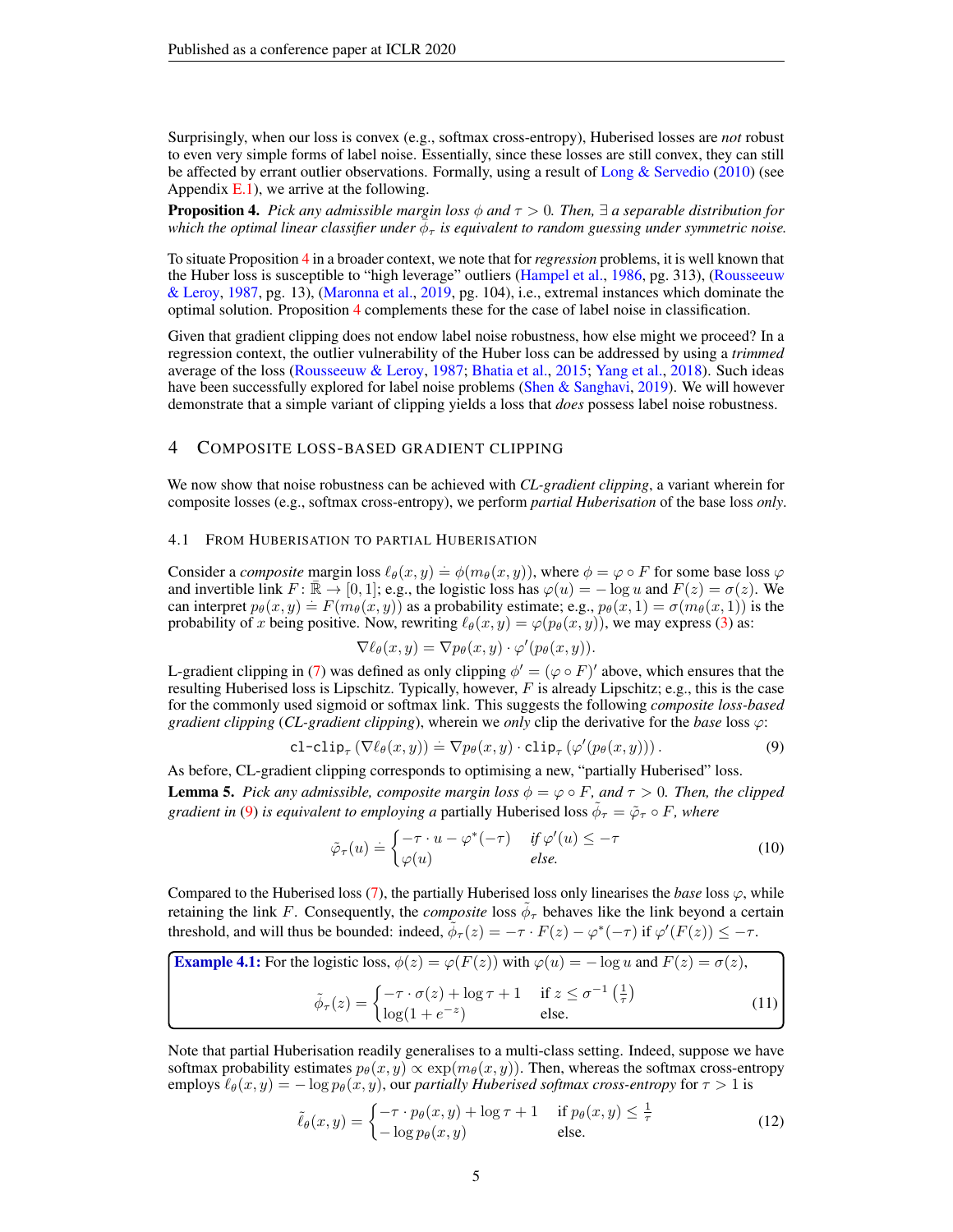#### 4.2 CONSISTENCY AND LABEL NOISE ROBUSTNESS OF PARTIALLY HUBERISED LOSSES

Following [§3.2,](#page-3-5) we establish that CL-gradient clipping is *always* benign from a classification perspective, and provided  $\tau$  is sufficiently large, from a probability estimation perspective as well. As before, we do this by exploiting the equivalence of CL-gradient clipping to a partially Huberised loss.

<span id="page-5-0"></span>**Lemma 6.** Pick any admissible composite margin loss  $\phi = \varphi \circ F$  and  $\tau > 0$ . Then, the loss  $\tilde{\phi}_{\tau}$ *in* [\(10\)](#page-4-3) *is classification calibrated. If further*  $\tau \ge -\varphi'(1/2)$ *, then*  $\tilde{\varphi}_{\tau}$  *is also proper composite.* 

We now show that partially Huberised losses have an important advantage over Huberised losses: under symmetric label noise, the optimal solution on the *clean* distribution cannot be *too* far away from the optimal solution on the *noisy* distribution. This implies that label noise (such as that considered in Proposition [4\)](#page-4-0) cannot have an excessively deleterious influence on the loss.

<span id="page-5-1"></span>**Proposition 7.** Pick any proper loss  $\varphi$  and  $\tau > 0$ . Let  $f^*$  be the risk minimiser of  $\tilde{\varphi}_\tau$  on the clean  $d$ istribution. For any non-trivial level of symmetric label noise, let  $\overline{\text{reg}}_{\tau}(f^*)$  denote the excess risk of  $f^*$  *with respect to*  $\tilde{\varphi}_{\tau}$  *on the noisy distribution. Then, there exists*  $C > 0$  *such that*  $\overline{\text{reg}}_{\tau}(f^*) \leq C$ .

Note that by [van Rooyen et al.](#page-13-9) [\(2015,](#page-13-9) Proposition 4), it is impossible for the above bound to hold with  $C = 0$  without using a linear loss. Nonetheless, by virtue of partially Huberised losses being *partially* linear, we are able to bound the degradation under label corruption. The saturating behaviour of the partially Huberised loss also implies robustness to outliers in feature space; see Appendix [D.](#page-23-0)

#### <span id="page-5-2"></span>4.3 RELATION TO EXISTING WORK

The partially Huberised log loss in  $(10)$ ,  $(11)$  can be related to a family of losses studied in several works [\(Ding & Vishwanathan,](#page-9-9) [2010;](#page-9-9) [Hung et al.,](#page-10-8) [2018;](#page-10-8) [Zhang & Sabuncu,](#page-13-1) [2018;](#page-13-1) [Sypherd et al.,](#page-13-11) [2019;](#page-13-11) [Amid et al.,](#page-8-1) [2019b;](#page-8-1)[a\)](#page-8-2): for  $\alpha \in (0,1]$ , define the *generalised cross-entropy*  $\varphi_{\alpha}$ :  $[0,1] \to \overline{\mathbb{R}}_{+}$  $\phi_{\alpha}(u) = (1 - u^{\alpha})/\alpha$ . See Appendix [C.3](#page-20-1) for an illustration of  $\varphi_{\alpha}$ . There are two similarities between [\(11\)](#page-4-4) and  $\varphi_{\alpha}$ . First, both proposals interpolate between the log and linear losses: when  $\alpha \to 0^+, \varphi_\alpha$  approaches the log loss, and when  $\alpha = 1, \varphi_\alpha$  equals the linear loss. Second, both proposals modify the base loss, allowing the link  $F$  to be chosen independently. In particular, one may use the heavy-tailed  $F$  of Ding  $\&$  Vishwanathan [\(2010\)](#page-9-9); [Amid et al.](#page-8-1) [\(2019b\)](#page-8-1) in conjunction with our partially Huberised loss.

One difference between [\(11\)](#page-4-4) and  $\varphi_{\alpha}$  is that the partially Huberised loss is *exactly* linear for a suitable region; consequently, it is guaranteed to be Lipschitz, unlike  $\varphi_{\alpha}$ . This can be understood in terms of the loss gradients: for a class-probability estimate  $p_{\theta}(x, y)$ , let  $\ell_{\theta}(x, y) = \varphi(p_{\theta}(x, y))$ . For the generalised cross-entropy,  $\nabla \ell_{\theta}(x, y) = -p_{\theta}(x, y)^{\alpha-1} \cdot \nabla p_{\theta}(x, y)$ , while for the partially Huberised loss,  $\nabla \ell_{\theta}(x, y) = -(p_{\theta}(x, y) \vee \tau)^{-1} \cdot \nabla p_{\theta}(x, y)$ . Both gradients thus take into account whether a sample is "informative", in the sense of being poorly-predicted ( $p_\theta(x, y) \sim 0$ ). Further, to guard against such samples being the result of label noise, both ensure this influence is not overwhelming, but in different ways: the generalised cross-entropy softens the influence, while still allowing it to be unbounded as  $p_{\theta}(x, y) \rightarrow 0$ . On the other hand, the partially Huberised loss enforces a hard cap of  $\tau^{-1}$  on the influence. This is to be contrast with a *truncated* loss also considered in [Zhang & Sabuncu](#page-13-1) [\(2018\)](#page-13-1), which enforces a hard cap on the *loss*, thus completely discarding poorly-predicted instances.

As shown in Figure [1a,](#page-1-3) the partially Huberised loss in [\(10\)](#page-4-3) exhibits saturating behaviour at the extremes. This by itself is hardly new in the context of robust statistics. For example, Tukey's "biweight" loss replaces the Huber loss' linear behaviour with hard saturation [\(Gross & Tukey,](#page-10-9) [1973\)](#page-10-9), and is a member of the broader family of *redescending M-estimators* [\(Andrews et al.,](#page-9-10) [1972;](#page-9-10) [Shevlyakov et al.,](#page-12-10) [2008\)](#page-12-10). In a similar spirit, [Masnadi-Shirazi & Vasconcelos](#page-11-11) [\(2009\)](#page-11-11) proposed the bounded Savage loss  $\varphi(v) = (\sigma(2v) - 1)^2$ , while [Yang et al.](#page-13-12) [\(2010\)](#page-13-12); [Menon & Williamson](#page-11-12) [\(2018\)](#page-11-12) theoretically studied loss clipping. Robust versions of logistic regression derived by variants of the Huber loss have been explored, e.g., [Pregibon](#page-12-11) [\(1982,](#page-12-11) Section 4.1), [Copas](#page-9-6) [\(1988,](#page-9-6) Section 3.1), [\(Feng](#page-9-11) [et al.,](#page-9-11) [2014\)](#page-9-11).

The distinction of the above proposals to our work is two-fold. First, we explicitly consider the classification setting, wherein we show consistency and robustness to label noise for the partially Huberised loss. Second, our proposal explicitly highlights the connection to gradient clipping.

Finally, while our focus has been on label noise, there are other notions of "robustness". Indeed, several works have proposed means of making gradient descent robust to heavy-tailed distributions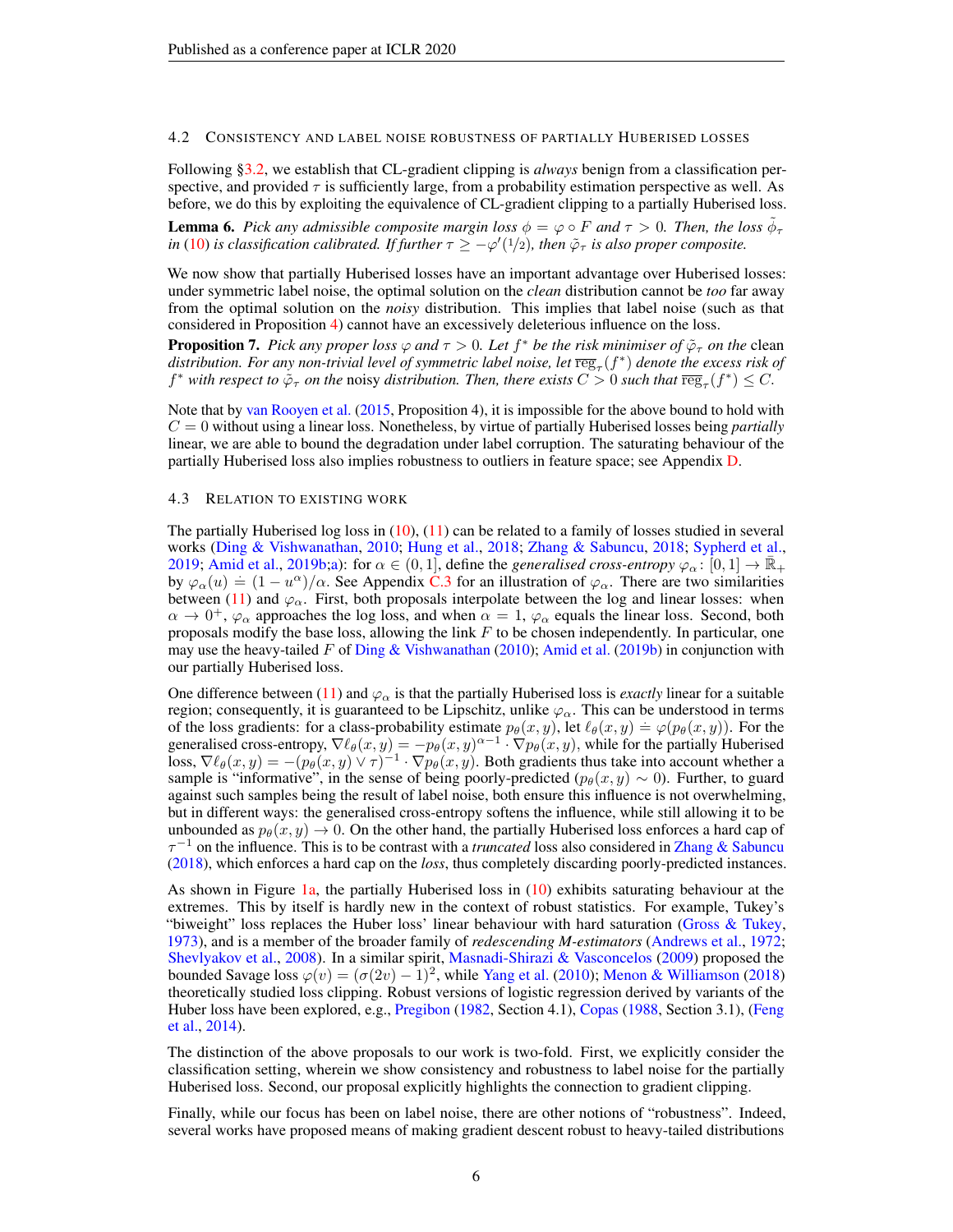<span id="page-6-1"></span>

| Clipping type | Clipped gradient form                                                         | <b>Equivalent loss</b> | Reference Label noise robust?           |
|---------------|-------------------------------------------------------------------------------|------------------------|-----------------------------------------|
| Gradient      | clip <sub><math>\tau</math></sub> $(\nabla m(\theta) \cdot \phi'(m(\theta)))$ | Equation 4             | Equation 6 $\times$ (Proposition 4)     |
| L-Gradient    | $\nabla m(\theta) \cdot \text{clip}_{\tau} (\phi'(m(\theta)))$                | Huberised              | Equation 7 $\times$ (Proposition 4)     |
| CL-Gradient   | $\nabla p(\theta) \cdot \text{clip}_{\tau} (\varphi'(p(\theta)))$             | Partially Huberised    | Equation 9 $\checkmark$ (Proposition 7) |

Table 1: Summary of types of gradient clipping considered in this paper. We consider binary classification problems involving a labelled example  $(x, y)$ , parametrised scoring function  $s_{\theta}(x)$  with margin  $m(\theta)$  =  $y \cdot s_\theta(x)$ , and differentiable *composite margin loss*  $\phi(z)$ . This loss internally converts scores to probabilities  $p(\theta) = F(m(\theta))$  for link function  $F(\cdot)$ , which is evaluated with some *base loss*  $\varphi$ ; i.e.,  $\phi = \varphi \circ F$ . Gradient clipping applies to the full loss, i.e.,  $\phi(m(\theta))$ . L-gradient clipping applies only to the composite loss, leaving the score untouched; this is equivalent to using a Huberised loss. CL-gradient clipping applies only to the base loss, leaving the link untouched; this is equivalent to using a partially Huberised loss. Only the latter has robustness guarantee under symmetric label noise.

or outliers [\(Brownlees et al.,](#page-9-12) [2015;](#page-9-12) [Hsu & Sabato,](#page-10-10) [2016;](#page-10-10) [Lugosi & Mendelson,](#page-11-13) [2016;](#page-11-13) [Lecué et al.,](#page-10-11) [2018;](#page-10-11) [Prasad et al.,](#page-12-12) [2018;](#page-12-12) [Holland & Ikeda,](#page-10-12) [2019\)](#page-10-12), typically by passing the gradient through a robust operator [\(Tukey,](#page-13-13) [1960;](#page-13-13) [Hampel et al.,](#page-10-7) [1986;](#page-10-7) [Rousseeuw & Leroy,](#page-12-8) [1987;](#page-12-8) [Lerasle & Oliveira,](#page-10-13) [2011;](#page-10-13) [Catoni,](#page-9-13) [2012;](#page-9-13) [Minsker,](#page-11-14) [2015\)](#page-11-14). By contrast, we analyse the (simpler) gradient clipping approach, showing that while it is inadequate to cope with label noise, a simple modification rectifies this. Since our proposal only modifies the underlying loss, it may be combined with any of these methods.

#### 4.4 DISCUSSION AND IMPLICATIONS

Table [1](#page-6-1) summarises our results, highlighting the perspective of gradient clipping as equivalently modifying the loss. Before proceeding, we make some qualifying comments. First, our analysis has assumed *symmetric* label noise. Often, one encounters *asymmetric* or *instance-dependent* noise [\(Menon et al.,](#page-11-15) [2018\)](#page-11-15). While corresponding guarantees for the linear loss may be ported over to the partially Huberised loss, they require stronger distributional assumptions [\(Ghosh et al.,](#page-9-14) [2015\)](#page-9-14).

Second, Proposition [4](#page-4-0) exhibits a *specific* distribution which defeats the Huberised loss under linear models. In practice, distributions may be more benign [\(Patrini et al.,](#page-12-13) [2016\)](#page-12-13), and models are often nonlinear, meaning that Huberised losses (and thus gradient clipping) are thus unlikely to succumb as extremely to label noise as Proposition [4](#page-4-0) suggests. The aim of  $\S$ 4 is however to establish that a simple modification of clipping avoids worst-case degradation, without adding significant complexity.

Third, for minibatch size  $N > 1$ , the effect of clipping is not a simple loss modification, since the loss gradients for each sample will be modified by the *entire* minibatch loss gradient norm  $||g(\theta)||_2$ . Since this minibatch is randomly drawn, one cannot mimic gradient clipping by a simple modification of the loss function. However, the results for  $N = 1$  suffice to establish that gradient clipping cannot *in general* endow robustness. One may use our partially Huberised loss in conjunction with minibatch gradient clipping, to potentially obtain both robustness *and* optimisation benefits.

Finally, partially Huberised losses such as [\(12\)](#page-4-5) require setting a hyperparameter  $\tau$  (e.g., by crossvalidation), similar to  $\alpha$  in the generalised cross-entropy per [§4.3.](#page-5-2) Intuitively, the optimal  $\tau$  trades off the noise-robustness of the linear loss, and the gradient informativeness of the base loss (per the discussion in [§4.3\)](#page-5-2). Setting  $\tau$  to be large tacitly assumes that one's samples are largely noise-free.

## <span id="page-6-0"></span>5 EXPERIMENTAL ILLUSTRATION

We now present experiments illustrating that: (a) we may exhibit label noise scenarios that defeat a Huberised but not partially Huberised loss, confirming Propositions [4,](#page-4-0) [7,](#page-5-1) and (b) partially Huberised versions of existing losses perform well on real-world datasets subject to label noise.

Synthetic datasets. Our first experiments involve two synthetic datasets, which control for con-founding factors. We begin with a setting from [Long & Servedio](#page-11-9) [\(2010\)](#page-11-9), comprising a 2D linearly separable distribution. (See Appendix [E.1](#page-24-0) for an illustration.) We draw  $N = 1,000$  random samples from this distribution, and flip each label with  $\rho = 45\%$  probability. We train a linear classifier to minimise one of several losses, and evaluate the classifier's accuracy on 500 *clean* test samples.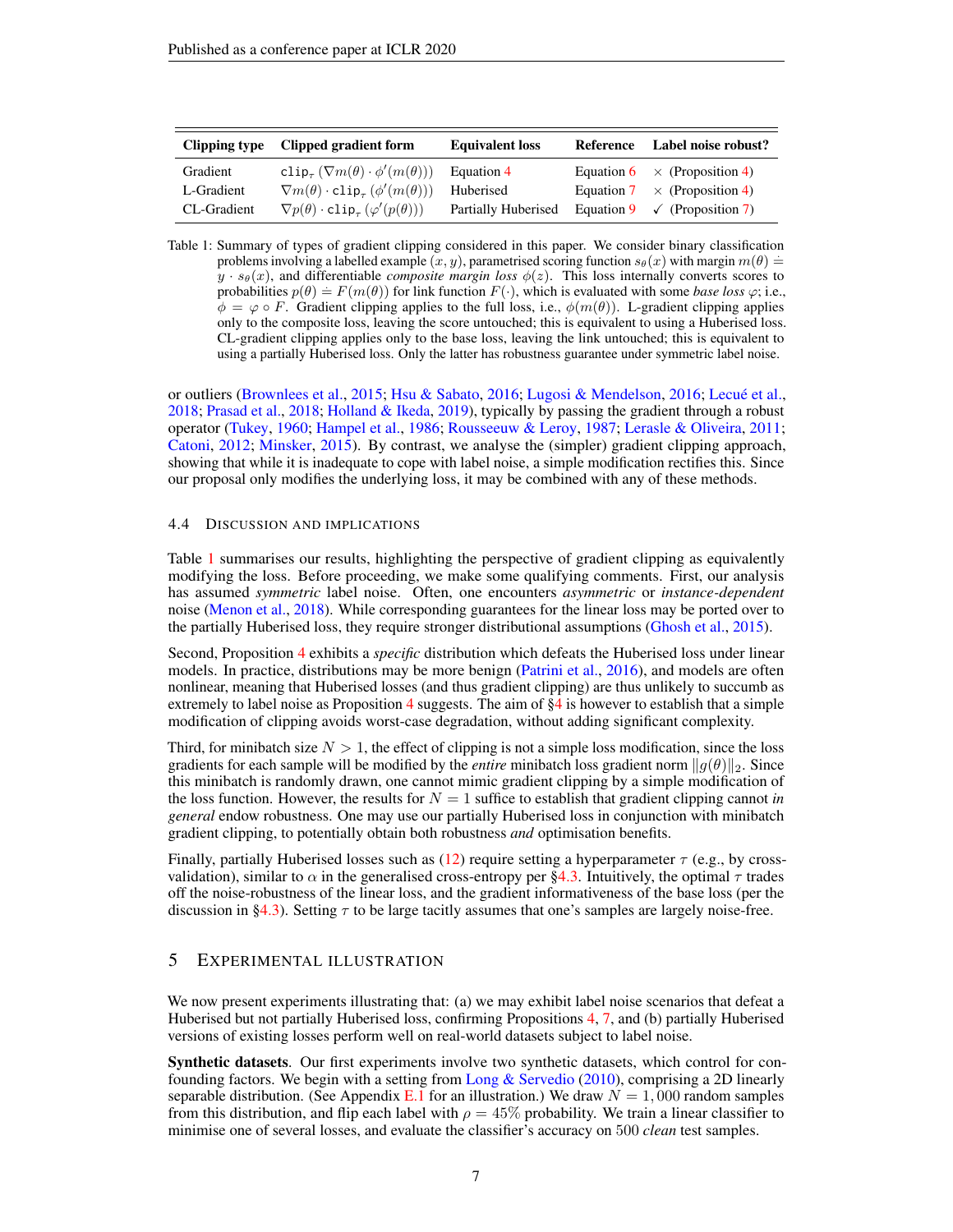<span id="page-7-1"></span><span id="page-7-0"></span>

Figure 2: Results on synthetic data. In (b), the solid (dashed) curve denotes empirical risk without (with) outliers.

<span id="page-7-2"></span>

| <b>Dataset</b> | <b>Loss function</b>   | $\rho = 0.0$   | $\rho = 0.2$   | $\rho = 0.4$   | $\rho = 0.6$   |
|----------------|------------------------|----------------|----------------|----------------|----------------|
| <b>MNIST</b>   | <b>CE</b>              | $98.7 \pm 0.0$ | $97.7 \pm 0.2$ | $96.4 \pm 0.3$ | $91.1 \pm 0.6$ |
|                | $CE + clipping$        | $98.6 \pm 0.1$ | $97.5 + 0.1$   | $96.8 \pm 0.1$ | $88.9 \pm 0.8$ |
|                | Linear                 | $98.3 \pm 0.0$ | $88.2 + 0.1$   | $78.8 + 0.0$   | $9.6 \pm 0.1$  |
|                | <b>GCE</b>             | $98.8 \pm 0.1$ | $98.6 \pm 0.1$ | $98.2 \pm 0.0$ | $97.6 \pm 0.1$ |
|                | PHuber-CE $\tau = 10$  | $98.5 \pm 0.0$ | $98.7 \pm 0.0$ | $98.5 \pm 0.1$ | $97.6 \pm 0.0$ |
|                | PHuber-GCE $\tau = 10$ | $98.6 \pm 0.1$ | $98.5 \pm 0.1$ | $98.4 \pm 0.1$ | $97.8 \pm 0.0$ |
| $CIFAR-10$     | <b>CE</b>              | $92.4 \pm 0.1$ | $72.4 + 0.2$   | $61.4 + 0.8$   | $40.6 \pm 0.3$ |
|                | $CE + clipping$        | $88.3 \pm 0.3$ | $68.7 \pm 0.2$ | $56.7 \pm 0.6$ | $44.2 \pm 2.1$ |
|                | Linear                 | $91.3 \pm 0.1$ | $88.2 \pm 0.1$ | $83.8 \pm 0.2$ | $69.3 \pm 0.2$ |
|                | <b>GCE</b>             | $91.7 + 0.0$   | $88.4 + 0.2$   | $80.8 \pm 0.3$ | $60.0 \pm 0.3$ |
|                | PHuber-CE $\tau = 2$   | $91.6 \pm 0.1$ | $88.6 \pm 0.0$ | $83.6 \pm 0.1$ | $72.2 \pm 0.0$ |
|                | PHuber-GCE $\tau = 10$ | $92.0 + 0.1$   | $88.5 \pm 0.1$ | $80.8 \pm 0.1$ | $62.6 \pm 0.2$ |
| CIFAR-100      | <b>CE</b>              | $66.6 + 1.4$   | $49.7 + 0.3$   | $29.9 + 0.9$   | $11.4 + 0.2$   |
|                | $CE + clipping$        | $28.8 \pm 0.1$ | $20.6 \pm 0.4$ | $14.7 \pm 0.6$ | $9.0 \pm 0.4$  |
|                | Linear                 | $12.1 + 1.6$   | $6.6 \pm 1.2$  | $5.7 \pm 0.9$  | $3.6 \pm 0.1$  |
|                | <b>GCE</b>             | $70.1 \pm 0.1$ | $63.9 \pm 0.1$ | $52.0 \pm 0.2$ | $29.9 \pm 0.5$ |
|                | PHuber-CE $\tau = 10$  | $66.2 \pm 1.5$ | $56.2 + 2.2$   | $44.4 \pm 0.7$ | $18.5 \pm 0.4$ |
|                | PHuber-GCE $\tau = 10$ | $69.8 \pm 0.2$ | $64.4 + 0.4$   | $52.4 + 0.2$   | $31.5 \pm 0.8$ |

Table 2: Test set accuracy where the training labels are corrupted with probability  $\rho$ . We report the mean and standard error over 3 trials. The highlighted cells are the best performing loss at a given ρ. "PHuber" here refers to our partial Huberisation from [§4,](#page-4-1) which is equivalent to a variant of gradient clipping.

We compare the logistic loss with its Huberised and partially Huberised versions, using  $\tau = 1$  and  $\tau = 2$  respectively. Figure [2a](#page-7-0) presents the results over 500 independent trials. The logistic loss and its Huberised counterpart suffer significantly under noise, while the partially Huberised loss often achieves perfect near-discrimination. This confirms that in the worst case, L-gradient clipping may succumb to noise, while CL-gradient clipping performs well in the same scenario.

We next consider a 1D setting based on [Ding](#page-9-15) [\(2013,](#page-9-15) Section 3.2.3), comprising 10,000 linearly separable "inliers" and 50 "outliers". Assuming the use of a linear model parameterised by scalar  $\theta \in \mathbb{R}$ , we plot the empirical risk of the samples with and without the outlier observations as  $\theta$  is varied. Figure [2b](#page-7-1) shows that the logistic loss and its Huberised variant are strongly affected by the outliers: their optimal solution goes from  $\theta^* = +\infty$  to  $\theta^* = 0$ . However, the partially Huberised loss is largely immune to the outliers. Appendix  $E$  contains additional details on this experiment.

Real-world datasets. We now demonstrate that partially Huberised losses perform well with deep neural networks trained on MNIST, CIFAR-10 and CIFAR-100 [\(Krizhevsky & Hinton,](#page-10-14) [2009\)](#page-10-14). For MNIST, we train a LeNet [\(Lecun et al.,](#page-10-15) [1998\)](#page-10-15) using Adam with batch size  $N = 32$ , and weight decay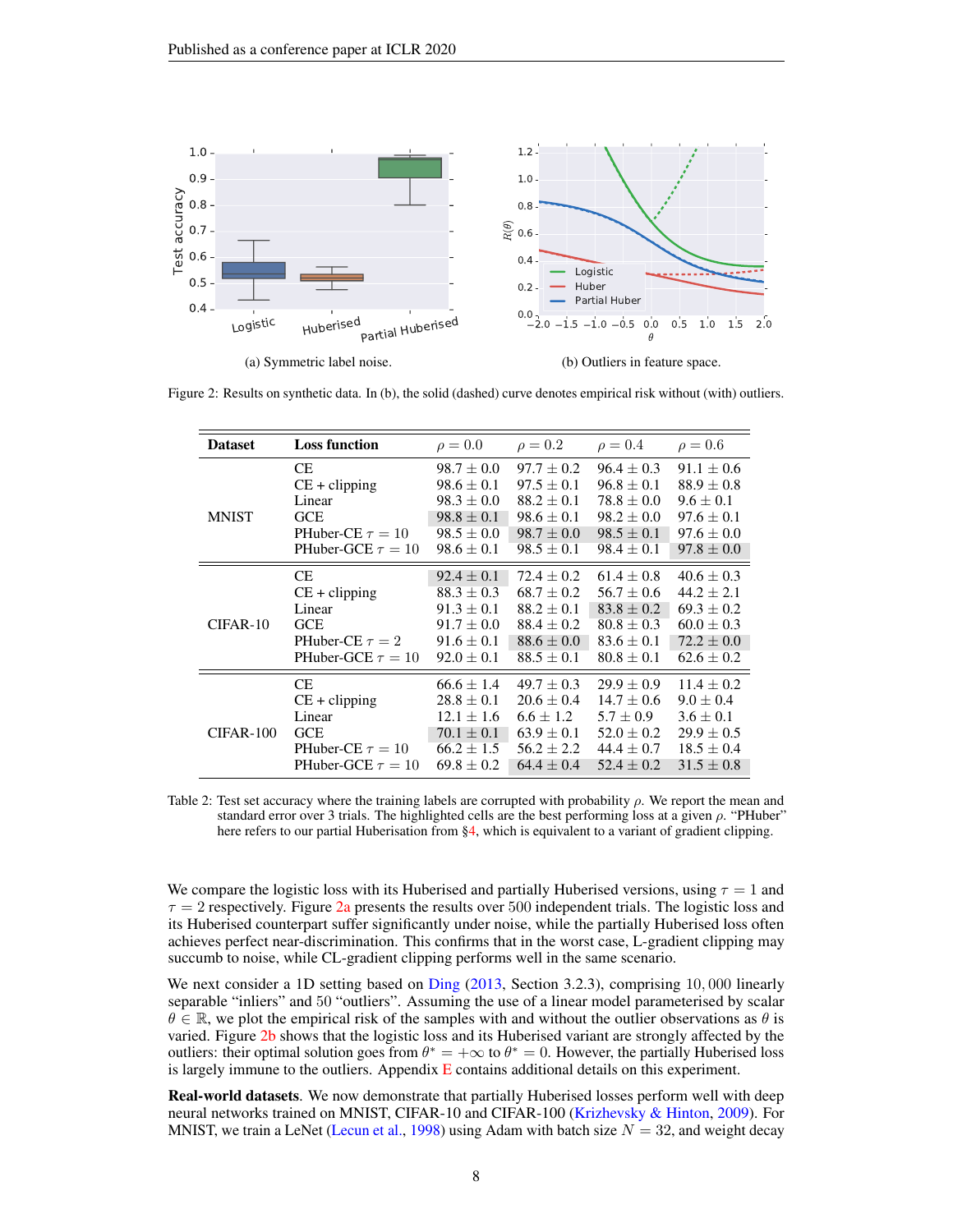of 10<sup>-3</sup>. For CIFAR-10 and CIFAR-100, we train a ResNet-50 [\(He et al.,](#page-10-16) [2016\)](#page-10-16) using SGD with momentum 0.1, weight decay of  $5 \times 10^{-3}$ , batch normalisation, and  $N = 64, 128$  respectively.

For each dataset, we corrupt the training labels with symmetric noise at flip probability  $\rho \in$ {0.0, 0.2, 0.4, 0.6}. We compare the test set accuracy of various losses combined with a softmax link. Our baseline is the cross-entropy loss (CE). As representative noise-robust losses, we consider the linear or unhinged loss [\(van Rooyen et al.,](#page-13-9) [2015;](#page-13-9) [Ghosh et al.,](#page-10-2) [2017\)](#page-10-2), and the generalised cross-entropy (GCE) with  $\alpha = 0.7$ , following [Zhang & Sabuncu](#page-13-1) [\(2018\)](#page-13-1). We additionally assess global gradient clipping (with  $\tau = 0.1$ ) of the CE, which per [§3](#page-2-1) is akin to a Huberised loss.

We apply our partial Huberisation of [\(10\)](#page-4-3) to the CE [\(12\)](#page-4-5) ("PHuber-CE"), *and* the GCE ("PHuber-GCE"). The latter highlights that partial Huberisation is not tied to the cross-entropy, and is applicable even on top of existing noise-robust losses. Recall that partial Huberisation offers a choice of tuning parameter  $\tau$ , similar to the  $\alpha$  parameter in GCE, and noise-rate estimates in loss-correction techniques more generally. For each dataset, we pick  $\tau \in \{2, 10\}$  (equivalently corresponding to probability thresholds 0.5 and 0.1 respectively) so as to maximise accuracy on a validation set of noisy samples with the maximal noise rate  $\rho = 0.6$ ; the chosen value of  $\tau$  was then used for each noise level. Tuning  $\tau$  separately for each setting of the noise rate  $\rho$  can be expected to help performance, at the expense of increased computational cost. Recall also that as  $\tau \to 1$ , partial Huberisation mimics using the base loss, while as  $\tau \to +\infty$ , partial Huberisation mimics using the linear loss; our hypothesis is that an intermediate  $\tau$  can attain a suitable balance between noise robustness, and gradient informativeness.

Table [2](#page-7-2) shows that in the noise-free case ( $\rho = 0.0$ ), all methods perform comparably. However, when injecting noise, accuracy for the CE degrades dramatically. Further, gradient clipping sometimes offers improvements under high noise; however, the performance is far inferior to other losses, which is in keeping with their robustness guarantees. Indeed, the linear loss, which is provably robust to symmetric noise, generally performs well even when  $\rho = 0.6$ . However, optimisation under this loss is more challenging, since the gradient does not account for instances' importance (per  $\S 4.3$ ). This is particularly reflected on the CIFAR-100 dataset, where this loss suffers to learn even under no noise. The GCE and partially Huberised losses do not suffer from this issue, even at high noise levels.

Generally, the partially Huberised losses are competitive with or improve upon the counterpart losses they build upon. In particular, the partially Huberised CE performs much better than the CE under high noise, while the partially Huberised GCE slightly bumps up the GCE numbers on CIFAR-100. This indicates that partially Huberised may be useful in combining with generic base losses to cope with noise. We reiterate here that our partially Huberised loss may be used in conjunction with other ideas, e.g., pruning [\(Zhang & Sabuncu,](#page-13-1) [2018\)](#page-13-1), consensus [\(Malach & Shalev-Shwartz,](#page-11-8) [2017;](#page-11-8) [Han](#page-10-3) [et al.,](#page-10-3) [2018\)](#page-10-3), or abstention [\(Thulasidasan et al.,](#page-13-3) [2019\)](#page-13-3). We leave such exploration for future work.

### 6 CONCLUSION AND FUTURE WORK

We established that gradient clipping by itself does *not* suffice to endow even simple models with label noise robustness; however, a simple variant resolves this issue. Experiments confirm that our composite loss-based gradient clipping performs well on datasets corrupted with label noise. One interesting direction for future work is to analyse the behaviour of gradient-clipping inspired losses for the more general problem of distributionally robust learning [\(Shafieezadeh-Abadeh et al.,](#page-12-14) [2015;](#page-12-14) [Namkoong & Duchi,](#page-11-16) [2016;](#page-11-16) [2017;](#page-11-17) [Hu et al.,](#page-10-17) [2018;](#page-10-17) [Sinha et al.,](#page-12-15) [2018;](#page-12-15) [Duchi & Namkoong,](#page-9-16) [2019\)](#page-9-16).

#### **REFERENCES**

- <span id="page-8-0"></span>Martin Abadi, Andy Chu, Ian Goodfellow, H. Brendan McMahan, Ilya Mironov, Kunal Talwar, and Li Zhang. Deep learning with differential privacy. In *Proceedings of the 2016 ACM SIGSAC Conference on Computer and Communications Security*, CCS '16, pp. 308–318, New York, NY, USA, 2016. ACM. ISBN 978-1-4503-4139-4.
- <span id="page-8-2"></span>Ehsan Amid, Manfred K. Warmuth, Rohan Anil, and Tomer Koren. Robust bi-tempered logistic loss based on Bregman divergences. *CoRR*, abs/1906.03361, 2019a.
- <span id="page-8-1"></span>Ehsan Amid, Manfred K. Warmuth, and Sriram Srinivasan. Two-temperature logistic regression based on the Tsallis divergence. In *The 22nd International Conference on Artificial Intelligence and Statistics, AISTATS 2019, 16-18 April 2019, Naha, Okinawa, Japan*, pp. 2388–2396, 2019b.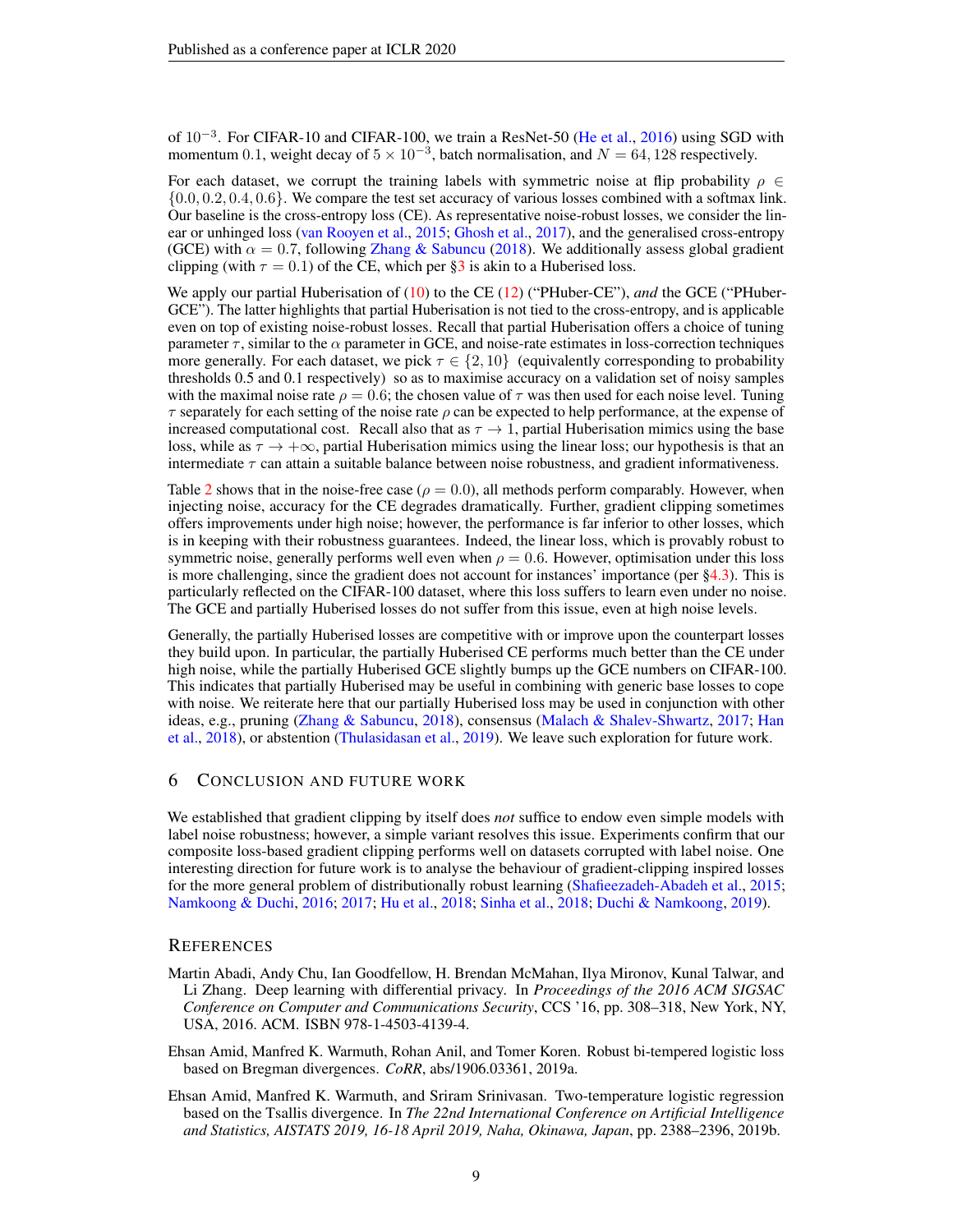- <span id="page-9-10"></span>D. F. Andrews, P. J. Bickel, F. R. Hampel, P. J. Huber, W. H. Rogers, and J. W. Tukey. *Robust Estimates of Location*. Princeton University Press, Princeton NJ, 1972.
- <span id="page-9-4"></span>Peter L Bartlett, Michael I Jordan, and Jon D McAuliffe. Convexity, classification, and risk bounds. *Journal of the American Statistical Association*, 101(473):138–156, 2006.
- <span id="page-9-1"></span>Y. Bengio, P. Simard, and P. Frasconi. Learning long-term dependencies with gradient descent is difficult. *Trans. Neur. Netw.*, 5(2):157–166, March 1994. ISSN 1045-9227.
- <span id="page-9-8"></span>Kush Bhatia, Prateek Jain, and Purushottam Kar. Robust regression via hard thresholding. In *Proceedings of the 28th International Conference on Neural Information Processing Systems - Volume 1*, NIPS'15, pp. 721–729, Cambridge, MA, USA, 2015. MIT Press.
- <span id="page-9-12"></span>Christian Brownlees, Emilien Joly, and Gábor Lugosi. Empirical risk minimization for heavy-tailed losses. *Ann. Statist.*, 43(6):2507–2536, 12 2015.
- <span id="page-9-17"></span>Andreas Buja, Werner Stuetzle, and Yi Shen. Loss functions for binary class probability estimation and classification: Structure and applications. Technical report, UPenn, 2005.
- <span id="page-9-13"></span>Olivier Catoni. Challenging the empirical mean and empirical variance: A deviation study. *Ann. Inst. H. Poincaré Probab. Statist.*, 48(4):1148–1185, 11 2012.
- <span id="page-9-3"></span>Nontawat Charoenphakdee, Jongyeong Lee, and Masashi Sugiyama. On symmetric losses for learning from corrupted labels. In Kamalika Chaudhuri and Ruslan Salakhutdinov (eds.), *Proceedings of the 36th International Conference on Machine Learning*, volume 97 of *Proceedings of Machine Learning Research*, pp. 961–970, Long Beach, California, USA, 09–15 Jun 2019. PMLR.
- <span id="page-9-7"></span>Jesús Cid-Sueiro, Darío García-García, and Raúl Santos-Rodríguez. Consistency of losses for learning from weak labels. In Toon Calders, Floriana Esposito, Eyke Hüllermeier, and Rosa Meo (eds.), *Machine Learning and Knowledge Discovery in Databases*, pp. 197–210, Berlin, Heidelberg, 2014. Springer Berlin Heidelberg.
- <span id="page-9-6"></span>J. B. Copas. Binary regression models for contaminated data. *Journal of the Royal Statistical Society. Series B (Methodological)*, 50(2):225–265, 1988. ISSN 00359246.
- <span id="page-9-15"></span>Nan Ding. *Statistical machine learning in the* t*-exponential family of distributions*. PhD thesis, Purdue University, 2013.
- <span id="page-9-9"></span>Nan Ding and S.V.N. Vishwanathan. t-logistic regression. In J. D. Lafferty, C. K. I. Williams, J. Shawe-Taylor, R. S. Zemel, and A. Culotta (eds.), *Advances in Neural Information Processing Systems 23*, pp. 514–522. Curran Associates, Inc., 2010.
- <span id="page-9-16"></span>John Duchi and Hongseok Namkoong. Variance-based regularization with convex objectives. *Journal of Machine Learning Research*, 20(68):1–55, 2019.
- <span id="page-9-2"></span>Cynthia Dwork, Frank McSherry, Kobbi Nissim, and Adam Smith. Calibrating noise to sensitivity in private data analysis. In *Proceedings of the Third Conference on Theory of Cryptography*, TCC'06, pp. 265–284, Berlin, Heidelberg, 2006. Springer-Verlag. ISBN 3-540-32731-2, 978-3-540-32731- 8.
- <span id="page-9-5"></span>Anders Ekholm and Juni Palmgren. A model for a binary response with misclassifications. In Robert Gilchrist (ed.), *GLIM 82: Proceedings of the International Conference on Generalised Linear Models*, pp. 128–143, New York, NY, 1982. Springer New York. ISBN 978-1-4612-5771-4.
- <span id="page-9-11"></span>Jiashi Feng, Huan Xu, Shie Mannor, and Shuicheng Yan. Robust logistic regression and classification. In Z. Ghahramani, M. Welling, C. Cortes, N. D. Lawrence, and K. Q. Weinberger (eds.), *Advances in Neural Information Processing Systems 27*, pp. 253–261. Curran Associates, Inc., 2014.
- <span id="page-9-0"></span>Jonas Gehring, Michael Auli, David Grangier, Denis Yarats, and Yann N. Dauphin. Convolutional sequence to sequence learning. In *Proceedings of the 34th International Conference on Machine Learning - Volume 70*, ICML'17, pp. 1243–1252. JMLR.org, 2017.
- <span id="page-9-14"></span>Aritra Ghosh, Naresh Manwani, and P. S. Sastry. Making risk minimization tolerant to label noise. *Neurocomputing*, 160:93–107, July 2015.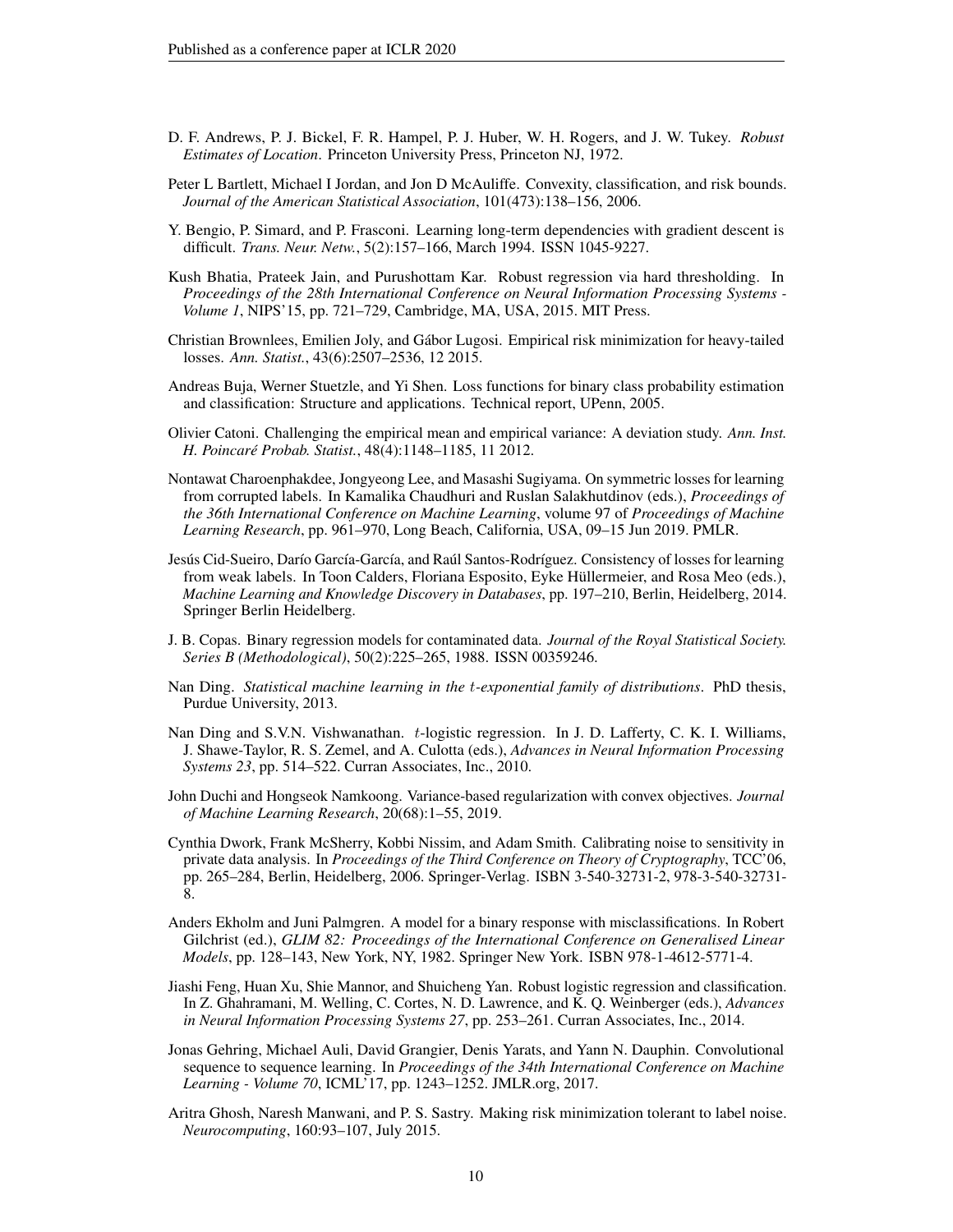- <span id="page-10-2"></span>Aritra Ghosh, Himanshu Kumar, and P. S. Sastry. Robust loss functions under label noise for deep neural networks. In *Proceedings of the Thirty-First AAAI Conference on Artificial Intelligence*, AAAI'17, pp. 1919–1925. AAAI Press, 2017.
- <span id="page-10-18"></span>Tilmann Gneiting and Adrian E. Raftery. Strictly proper scoring rules, prediction, and estimation. *Journal of the American Statistical Association*, 102(477):359–378, 2007.
- <span id="page-10-9"></span>I. M. Gross and John W. Tukey. The estimators of the Princeton robustness study. Technical report, series 2 38, Princeton, 1973.
- <span id="page-10-7"></span>F.R. Hampel, E.M. Ronchetti, P.J. Rousseeuw, and W.A. Stahel. *Robust Statistics: the Approach Based on Influence Functions*. Wiley New York, 1986.
- <span id="page-10-3"></span>Bo Han, Quanming Yao, Xingrui Yu, Gang Niu, Miao Xu, Weihua Hu, Ivor W. Tsang, and Masashi Sugiyama. Co-teaching: Robust training of deep neural networks with extremely noisy labels. In *Proceedings of the 32nd International Conference on Neural Information Processing Systems*, NIPS'18, pp. 8536–8546, USA, 2018. Curran Associates Inc.
- <span id="page-10-0"></span>Elad Hazan, Kfir Y. Levy, and Shai Shalev-Shwartz. Beyond convexity: Stochastic quasi-convex optimization. In *Proceedings of the 28th International Conference on Neural Information Processing Systems - Volume 1*, NIPS'15, pp. 1594–1602, Cambridge, MA, USA, 2015. MIT Press.
- <span id="page-10-16"></span>K. He, X. Zhang, S. Ren, and J. Sun. Deep residual learning for image recognition. In *IEEE Conference on Computer Vision and Pattern Recognition (CVPR)*, pp. 770–778, June 2016.
- <span id="page-10-12"></span>Matthew Holland and Kazushi Ikeda. Better generalization with less data using robust gradient descent. In Kamalika Chaudhuri and Ruslan Salakhutdinov (eds.), *Proceedings of the 36th International Conference on Machine Learning*, volume 97 of *Proceedings of Machine Learning Research*, pp. 2761–2770, Long Beach, California, USA, 09–15 Jun 2019. PMLR.
- <span id="page-10-10"></span>Daniel Hsu and Sivan Sabato. Loss minimization and parameter estimation with heavy tails. *Journal of Machine Learning Research*, 17(18):1–40, 2016.
- <span id="page-10-17"></span>Weihua Hu, Gang Niu, Issei Sato, and Masashi Sugiyama. Does distributionally robust supervised learning give robust classifiers? In Jennifer Dy and Andreas Krause (eds.), *Proceedings of the 35th International Conference on Machine Learning*, volume 80 of *Proceedings of Machine Learning Research*, pp. 2029–2037, Stockholmsmässan, Stockholm Sweden, 10–15 Jul 2018. PMLR.
- <span id="page-10-5"></span>Peter J. Huber. Robust estimation of a location parameter. *Ann. Math. Statist.*, 35(1):73–101, 03 1964.
- <span id="page-10-6"></span>Peter J. Huber. *Robust Statistics*. John Wiley & Sons, 1981.
- <span id="page-10-8"></span>Hung Hung, Zhi-Yu Jou, and Su-Yun Huang. Robust mislabel logistic regression without modeling mislabel probabilities. *Biometrics*, 74(1):145–154, 2018.
- <span id="page-10-4"></span>Julian Katz-Samuels, Gilles Blanchard, and Clayton Scott. Decontamination of mutual contamination models. *Journal of Machine Learning Research*, 20(41):1–57, 2019.
- <span id="page-10-14"></span>A. Krizhevsky and G. Hinton. Learning multiple layers of features from tiny images. Master's thesis, Department of Computer Science, University of Toronto, 2009.
- <span id="page-10-11"></span>Guillaume Lecué, Matthieu Lerasle, and Timothée Mathieu. Robust classification via MOM minimization. *arXiv e-prints*, art. arXiv:1808.03106, Aug 2018.
- <span id="page-10-15"></span>Y. Lecun, L. Bottou, Y. Bengio, and P. Haffner. Gradient-based learning applied to document recognition. *Proceedings of the IEEE*, 86(11):2278–2324, Nov 1998.
- <span id="page-10-13"></span>M. Lerasle and R. I. Oliveira. Robust empirical mean Estimators. *arXiv e-prints*, art. arXiv:1112.3914, Dec 2011.
- <span id="page-10-1"></span>Kfir Y. Levy. The power of normalization: Faster evasion of saddle points. *CoRR*, abs/1611.04831, 2016.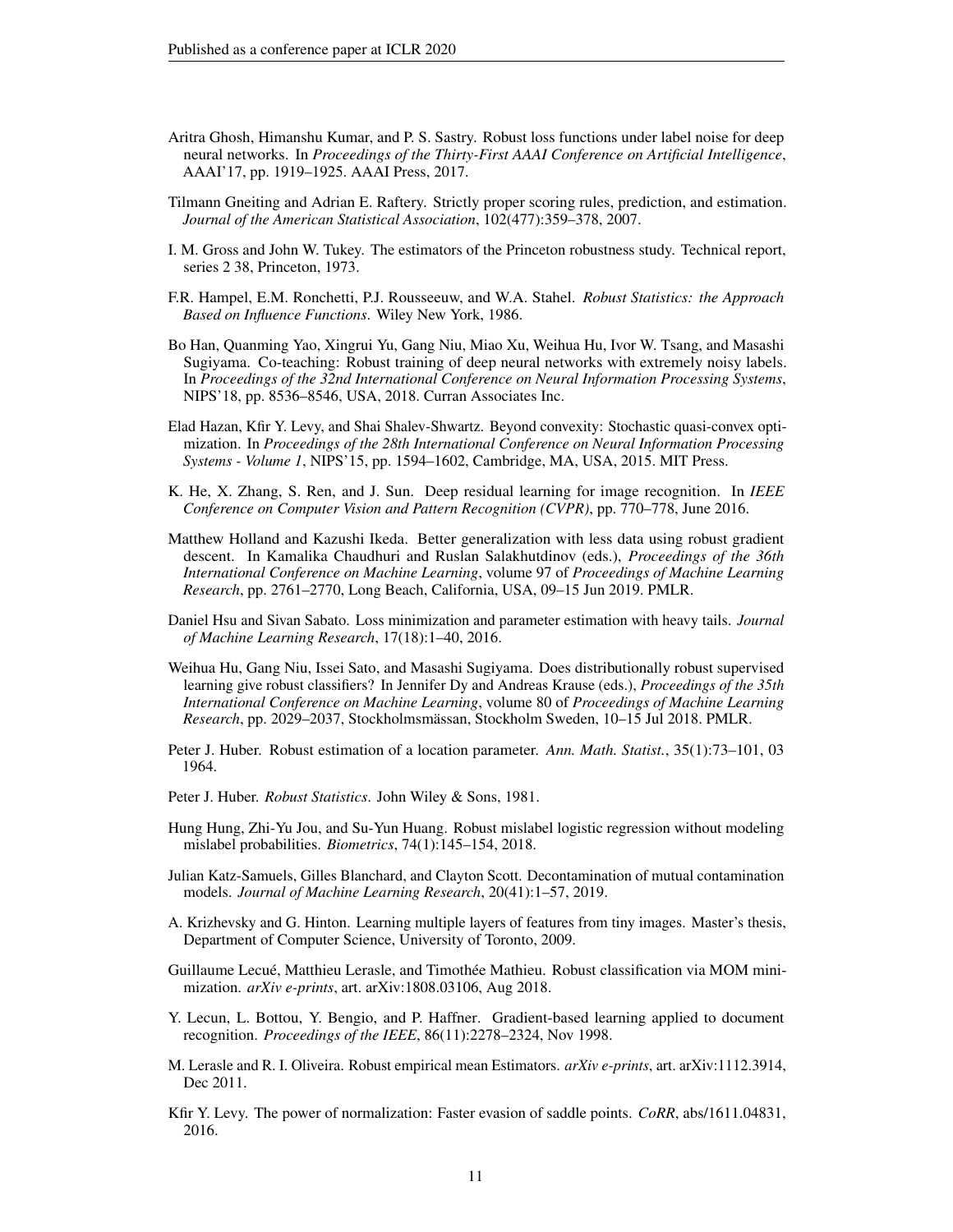- <span id="page-11-5"></span>Tongliang Liu and Dacheng Tao. Classification with noisy labels by importance reweighting. *IEEE Transactions on Pattern Analysis and Machine Intelligence*, 38(3):447–461, 2016.
- <span id="page-11-9"></span>Philip M. Long and Rocco A. Servedio. Random classification noise defeats all convex potential boosters. *Machine Learning*, 78(3):287–304, 2010. ISSN 0885-6125.
- <span id="page-11-13"></span>Gabor Lugosi and Shahar Mendelson. Risk minimization by median-of-means tournaments. *arXiv e-prints*, art. arXiv:1608.00757, Aug 2016.
- <span id="page-11-8"></span>Eran Malach and Shai Shalev-Shwartz. Decoupling "when to update" from "how to update". In *Proceedings of the 31st International Conference on Neural Information Processing Systems*, NIPS'17, pp. 961–971, USA, 2017. Curran Associates Inc. ISBN 978-1-5108-6096-4.
- <span id="page-11-10"></span>R. A. Maronna, D. Martin, and V. J. Yohai. *Robust Statistics: Theory and Methods*. John Wiley & Sons, New York, 2nd edition, 2019.
- <span id="page-11-11"></span>Hamed Masnadi-Shirazi and Nuno Vasconcelos. On the design of loss functions for classification: theory, robustness to outliers, and SavageBoost. In D. Koller, D. Schuurmans, Y. Bengio, and L. Bottou (eds.), *Advances in Neural Information Processing Systems 21*, pp. 1049–1056. Curran Associates, Inc., 2009.
- <span id="page-11-12"></span>Aditya Krishna Menon and Robert C. Williamson. A loss framework for calibrated anomaly detection. In S. Bengio, H. Wallach, H. Larochelle, K. Grauman, N. Cesa-Bianchi, and R. Garnett (eds.), *Advances in Neural Information Processing Systems 31*, pp. 1487–1497. Curran Associates, Inc., 2018.
- <span id="page-11-4"></span>Aditya Krishna Menon, Brendan van Rooyen, Cheng Soon Ong, and Bob Williamson. Learning from corrupted binary labels via class-probability estimation. In *International Conference on Machine Learning (ICML)*, pp. 125–134, 2015.
- <span id="page-11-15"></span>Aditya Krishna Menon, Brendan van Rooyen, and Nagarajan Natarajan. Learning from binary labels with instance-dependent noise. *Machine Learning*, 107(8-10):1561–1595, 2018.
- <span id="page-11-2"></span>Stephen Merity, Nitish Shirish Keskar, and Richard Socher. Regularizing and optimizing LSTM language models. In *International Conference on Learning Representations*, 2018.
- <span id="page-11-0"></span>Tomáš Mikolov. *Statistical Language Models Based on Neural Networks*. PhD thesis, Brno University of Technology, 2012.
- <span id="page-11-14"></span>Stanislav Minsker. Geometric median and robust estimation in banach spaces. *Bernoulli*, 21(4): 2308–2335, 11 2015.
- <span id="page-11-1"></span>Volodymyr Mnih, Koray Kavukcuoglu, David Silver, Andrei A. Rusu, Joel Veness, Marc G. Bellemare, Alex Graves, Martin Riedmiller, Andreas K. Fidjeland, Georg Ostrovski, Stig Petersen, Charles Beattie, Amir Sadik, Ioannis Antonoglou, Helen King, Dharshan Kumaran, Daan Wierstra, Shane Legg, and Demis Hassabis. Human-level control through deep reinforcement learning. *Nature*, 518(7540):529–533, 02 2015.
- <span id="page-11-17"></span>H. Namkoong and J. Duchi. Variance regularization with convex objectives. In *Advances in Neural Information Processing Systems (NeurIPS)*, 2017.
- <span id="page-11-16"></span>Hongseok Namkoong and John C Duchi. Stochastic gradient methods for distributionally robust optimization with f-divergences. In D. D. Lee, M. Sugiyama, U. V. Luxburg, I. Guyon, and R. Garnett (eds.), *Advances in Neural Information Processing Systems 29*, pp. 2208–2216. Curran Associates, Inc., 2016.
- <span id="page-11-3"></span>Nagarajan Natarajan, Inderjit S Dhillon, Pradeep D Ravikumar, and Ambuj Tewari. Learning with noisy labels. In *Advances in Neural Information Processing Systems (NIPS)*, pp. 1196–1204, 2013.
- <span id="page-11-7"></span>Nagarajan Natarajan, Inderjit S. Dhillon, Pradeep Ravikumar, and Ambuj Tewari. Cost-sensitive learning with noisy labels. *Journal of Machine Learning Research*, 18(155):1–33, 2018.
- <span id="page-11-6"></span>Richard Nock and Frank Nielsen. On the efficient minimization of classification calibrated surrogates. In D. Koller, D. Schuurmans, Y. Bengio, and L. Bottou (eds.), *Advances in Neural Information Processing Systems 21*, pp. 1201–1208. Curran Associates, Inc., 2009.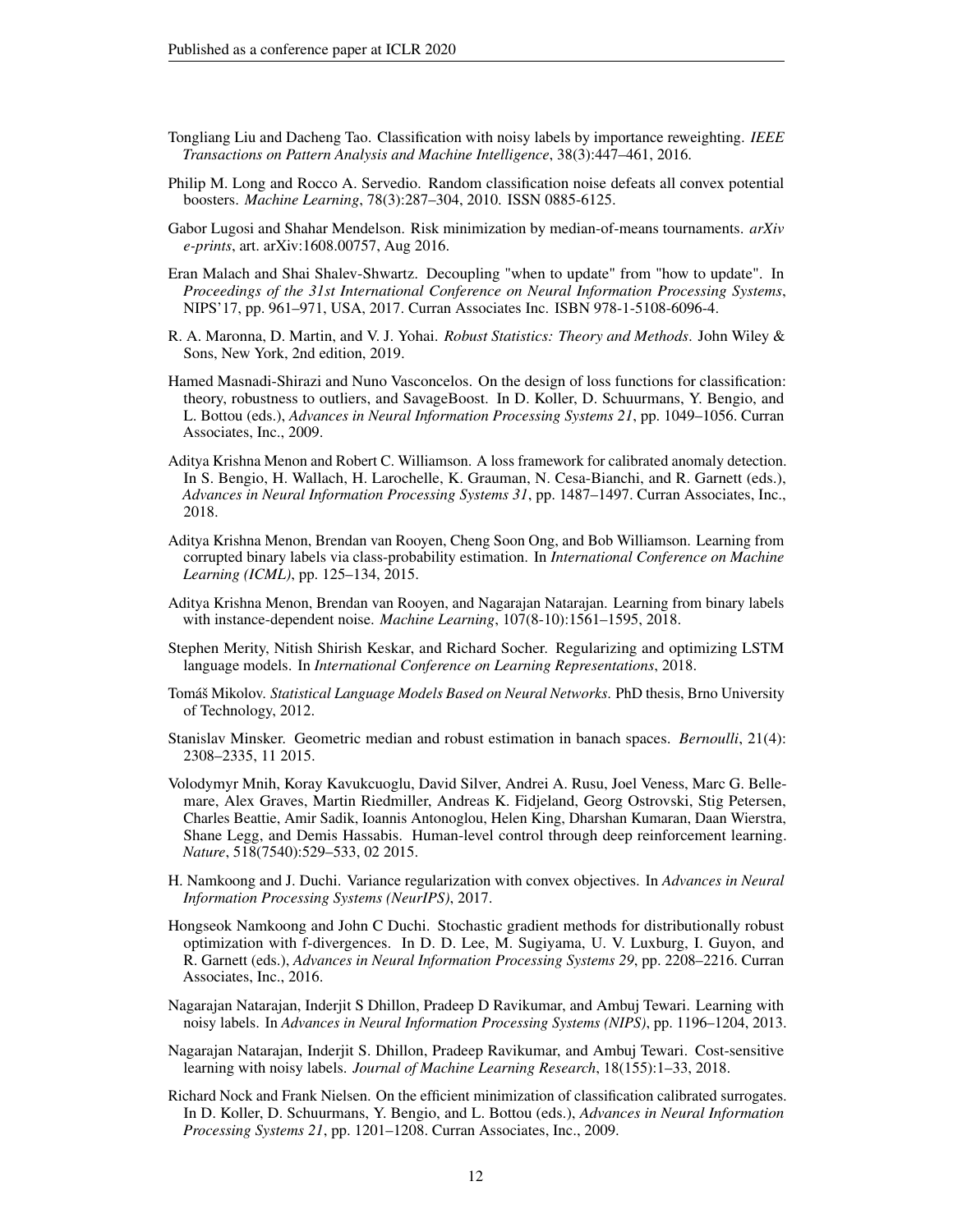- <span id="page-12-0"></span>Razvan Pascanu, Tomas Mikolov, and Yoshua Bengio. Understanding the exploding gradient problem. *CoRR*, abs/1211.5063, 2012.
- <span id="page-12-1"></span>Razvan Pascanu, Tomas Mikolov, and Yoshua Bengio. On the difficulty of training recurrent neural networks. In *Proceedings of the 30th International Conference on International Conference on Machine Learning - Volume 28*, ICML'13. JMLR.org, 2013.
- <span id="page-12-13"></span>Giorgio Patrini, Frank Nielsen, Richard Nock, and Marcello Carioni. Loss factorization, weakly supervised learning and label noise robustness. In *International Conference on Machine Learning (ICML)*, pp. 708–717, 2016.
- <span id="page-12-5"></span>Giorgio Patrini, Alessandro Rozza, Aditya Krishna Menon, Richard Nock, and Lizhen Qu. Making deep neural networks robust to label noise: a loss correction approach. In *Computer Vision and Pattern Recognition (CVPR)*, pp. 2233–2241, 2017.
- <span id="page-12-2"></span>Matthew Peters, Mark Neumann, Mohit Iyyer, Matt Gardner, Christopher Clark, Kenton Lee, and Luke Zettlemoyer. Deep contextualized word representations. In *Proceedings of the 2018 Conference of the North American Chapter of the Association for Computational Linguistics: Human Language Technologies, Volume 1 (Long Papers)*, pp. 2227–2237, New Orleans, Louisiana, June 2018. Association for Computational Linguistics.
- <span id="page-12-3"></span>Venkatadheeraj Pichapati, Ananda Theertha Suresh, Felix X. Yu, Sashank J. Reddi, and Sanjiv Kumar. AdaCliP: Adaptive Clipping for Private SGD. *arXiv e-prints*, art. arXiv:1908.07643, Aug 2019.
- <span id="page-12-12"></span>Adarsh Prasad, Arun Sai Suggala, Sivaraman Balakrishnan, and Pradeep Ravikumar. Robust Estimation via Robust Gradient Estimation. *arXiv e-prints*, art. arXiv:1802.06485, Feb 2018.
- <span id="page-12-11"></span>Daryl Pregibon. Resistant fits for some commonly used logistic models with medical applications. *Biometrics*, 38(2):485–498, 1982. ISSN 0006341X, 15410420.
- <span id="page-12-6"></span>Mark D. Reid and Robert C. Williamson. Composite binary losses. *Journal of Machine Learning Research*, 11:2387–2422, 2010.
- <span id="page-12-7"></span>Saharon Rosset and Ji Zhu. Piecewise linear regularized solution paths. *Ann. Statist.*, 35(3):1012– 1030, 07 2007.
- <span id="page-12-8"></span>Peter J. Rousseeuw and Annik M. Leroy. *Robust Regression and Outlier Detection*. John Wiley and Sons, 1987.
- <span id="page-12-16"></span>Leonard J. Savage. Elicitation of personal probabilities and expectations. *Journal of the American Statistical Association*, 66(336):783–801, 1971. ISSN 01621459.
- <span id="page-12-17"></span>Mark J. Schervish. A general method for comparing probability assessors. *Ann. Statist.*, 17(4): 1856–1879, 12 1989.
- <span id="page-12-4"></span>Clayton Scott, Gilles Blanchard, and Gregory Handy. Classification with asymmetric label noise: consistency and maximal denoising. In *Conference on Learning Theory (COLT)*, pp. 489–511, 2013.
- <span id="page-12-14"></span>Soroosh Shafieezadeh-Abadeh, Peyman Mohajerin Esfahani, and Daniel Kuhn. Distributionally robust logistic regression. In *Proceedings of the 28th International Conference on Neural Information Processing Systems - Volume 1*, NIPS'15, pp. 1576–1584, Cambridge, MA, USA, 2015. MIT Press.
- <span id="page-12-9"></span>Yanyao Shen and Sujay Sanghavi. Learning with bad training data via iterative trimmed loss minimization. In Kamalika Chaudhuri and Ruslan Salakhutdinov (eds.), *Proceedings of the 36th International Conference on Machine Learning*, volume 97 of *Proceedings of Machine Learning Research*, pp. 5739–5748, Long Beach, California, USA, 09–15 Jun 2019. PMLR.
- <span id="page-12-10"></span>Georgy Shevlyakov, Stephan Morgenthaler, and Alexander Shurygin. Redescending m-estimators. *Journal Of Statistical Planning And Inference*, 138:2906–2917, 2008.
- <span id="page-12-15"></span>Aman Sinha, Hongseok Namkoong, and John C. Duchi. Certifying some distributional robustness with principled adversarial training. In *6th International Conference on Learning Representations, ICLR 2018, Vancouver, BC, Canada, April 30 - May 3, 2018, Conference Track Proceedings*, 2018.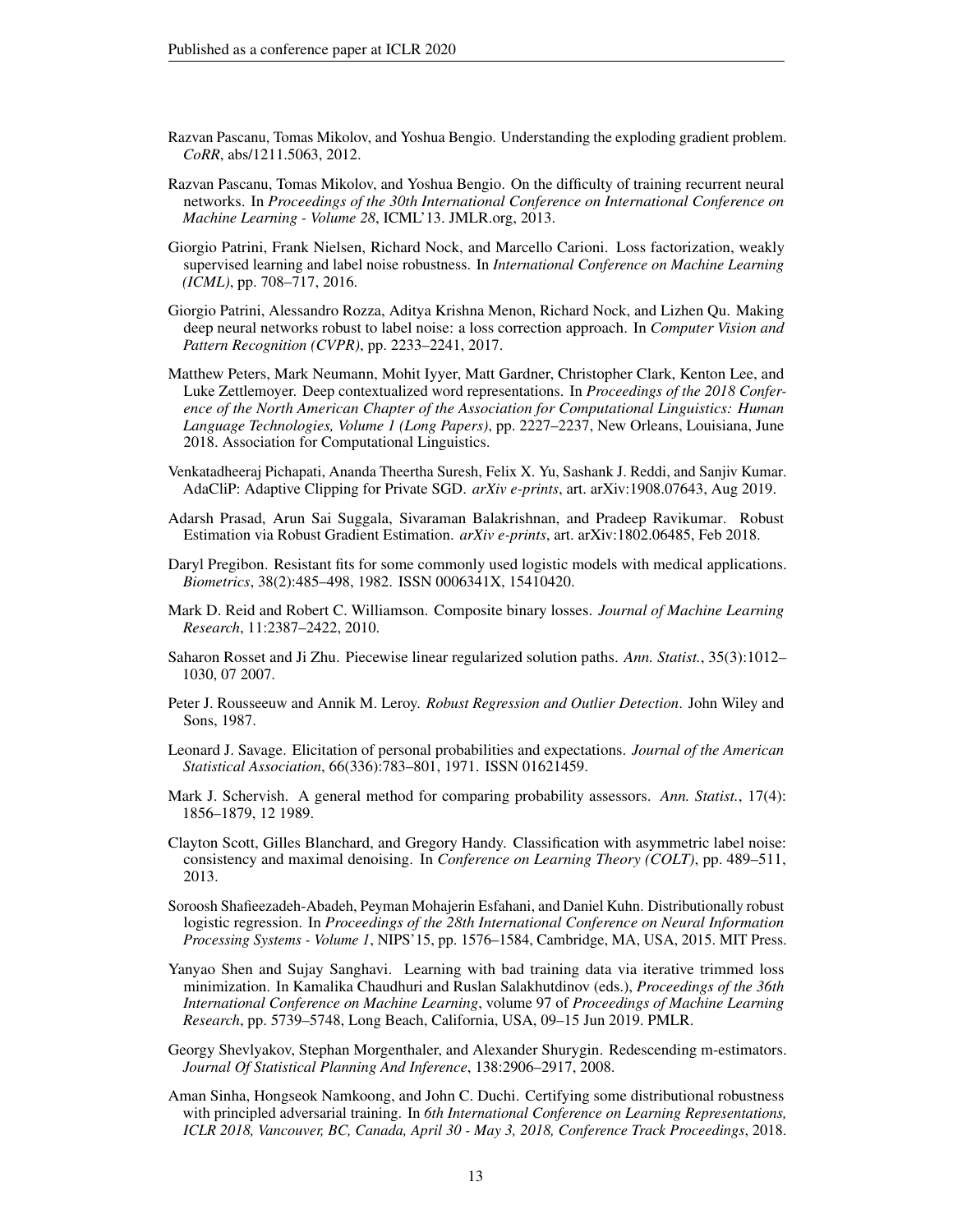- <span id="page-13-2"></span>Hwanjun Song, Minseok Kim, and Jae-Gil Lee. SELFIE: Refurbishing unclean samples for robust deep learning. In Kamalika Chaudhuri and Ruslan Salakhutdinov (eds.), *Proceedings of the 36th International Conference on Machine Learning*, volume 97 of *Proceedings of Machine Learning Research*, pp. 5907–5915, Long Beach, California, USA, 09–15 Jun 2019. PMLR.
- <span id="page-13-11"></span>T. Sypherd, M. Diaz, L. Sankar, and P. Kairouz. A tunable loss function for binary classification. In *2019 IEEE International Symposium on Information Theory (ISIT)*, pp. 2479–2483, July 2019.
- <span id="page-13-5"></span>Takashi Takenouchi and Shinto Eguchi. Robustifying AdaBoost by adding the naive error rate. *Neural Computation*, 16(4):767–787, 2004.
- <span id="page-13-3"></span>Sunil Thulasidasan, Tanmoy Bhattacharya, Jeff Bilmes, Gopinath Chennupati, and Jamal Mohd-Yusof. Combating label noise in deep learning using abstention. In Kamalika Chaudhuri and Ruslan Salakhutdinov (eds.), *Proceedings of the 36th International Conference on Machine Learning*, volume 97 of *Proceedings of Machine Learning Research*, pp. 6234–6243, Long Beach, California, USA, 09–15 Jun 2019. PMLR.
- <span id="page-13-13"></span>J. W. Tukey. A survey of sampling from contaminated distributions. *Contributions to probability and statistics*, 2:448–485, 1960.
- <span id="page-13-6"></span>Brendan van Rooyen and Robert C. Williamson. A theory of learning with corrupted labels. *Journal of Machine Learning Research*, 18(228):1–50, 2018.
- <span id="page-13-9"></span>Brendan van Rooyen, Aditya Krishna Menon, and Robert C. Williamson. Learning with symmetric label noise: the importance of being unhinged. In *Advances in Neural Information Processing Systems (NIPS)*, pp. 10–18, 2015.
- <span id="page-13-14"></span>Robert C. Williamson, Elodie Vernet, and Mark D. Reid. Composite multiclass losses. *Journal of Machine Learning Research*, 17(222):1–52, 2016.
- <span id="page-13-10"></span>Eunho Yang, Aurélie C. Lozano, and Aleksandr Aravkin. A general family of trimmed estimators for robust high-dimensional data analysis. *Electron. J. Statist.*, 12(2):3519–3553, 2018.
- <span id="page-13-12"></span>Min Yang, Linli Xu, Martha White, Dale Schuurmans, and Yao liang Yu. Relaxed clipping: A global training method for robust regression and classification. In J. D. Lafferty, C. K. I. Williams, J. Shawe-Taylor, R. S. Zemel, and A. Culotta (eds.), *Advances in Neural Information Processing Systems 23*, pp. 2532–2540. Curran Associates, Inc., 2010.
- <span id="page-13-0"></span>Jingzhao Zhang, Tianxing He, Suvrit Sra, and Ali Jadbabaie. Analysis of gradient clipping and adaptive scaling with a relaxed smoothness condition. *arXiv e-prints*, art. arXiv:1905.11881, May 2019.
- <span id="page-13-4"></span>Tong Zhang. Statistical behavior and consistency of classification methods based on convex risk minimization. *Annals of Statistics*, 32(1):56–85, 2004.
- <span id="page-13-8"></span>Tong Zhang and David Johnson. A robust risk minimization based named entity recognition system. In *Proceedings of the Seventh Conference on Natural Language Learning at HLT-NAACL 2003 - Volume 4*, CONLL '03, pp. 204–207, Stroudsburg, PA, USA, 2003. Association for Computational Linguistics.
- <span id="page-13-7"></span>Tong Zhang, Fred Damerau, and David Johnson. Text chunking based on a generalization of winnow. *J. Mach. Learn. Res.*, 2:615–637, March 2002. ISSN 1532-4435.
- <span id="page-13-1"></span>Zhilu Zhang and Mert R. Sabuncu. Generalized cross entropy loss for training deep neural networks with noisy labels. In *Proceedings of the 32nd International Conference on Neural Information Processing Systems*, NIPS'18, pp. 8792–8802, USA, 2018. Curran Associates Inc.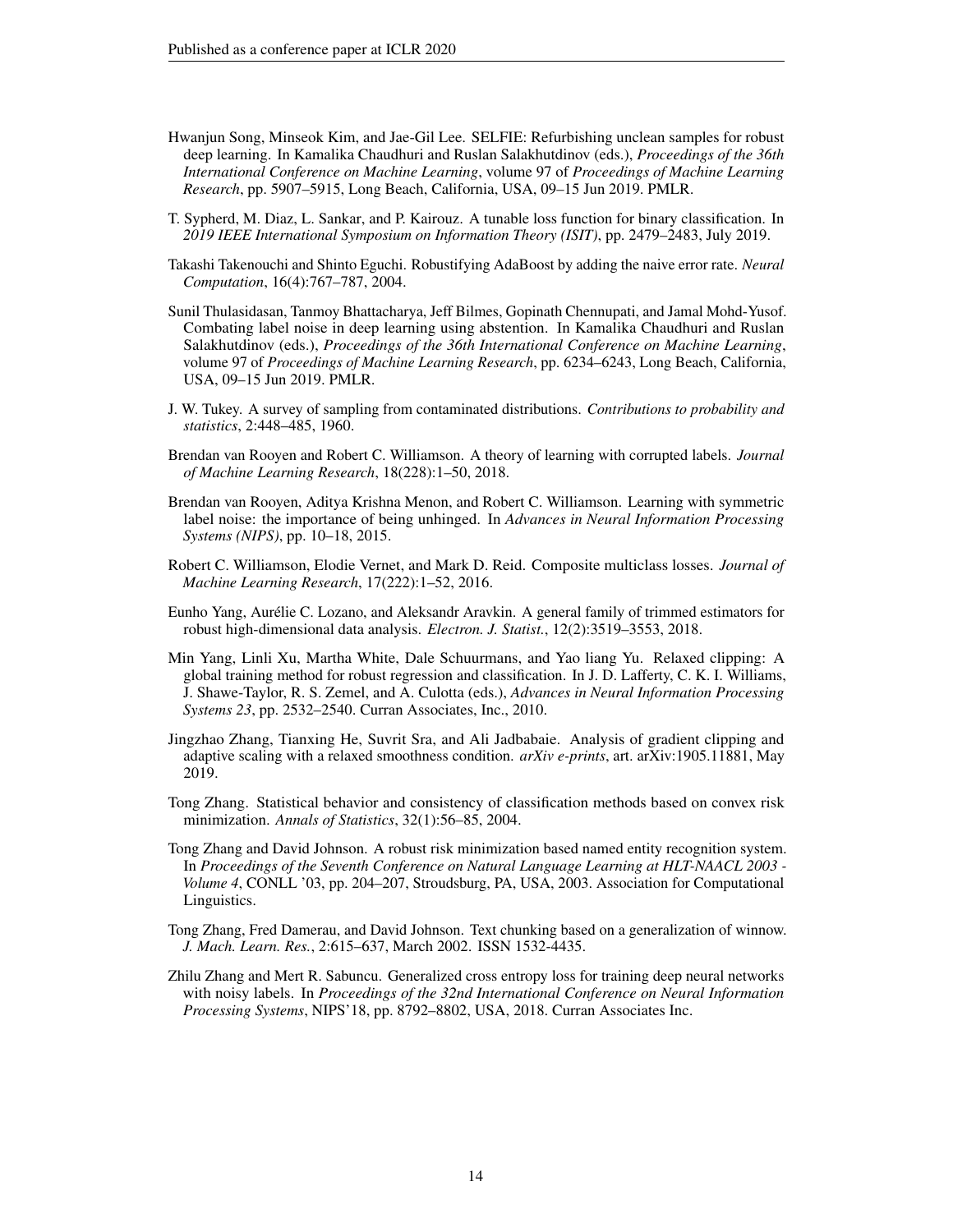# A PROOFS OF RESULTS

*Proof of Lemma [1.](#page-2-0)* Following Equation [3,](#page-2-2)

$$
\nabla \ell_{\theta}(x, y) = \nabla m_{\theta}(x, y) \cdot \phi'(m_{\theta}(x, y)).
$$

Similarly, for the linear loss function  $\ell_{\text{lin}}(x, y; \theta) \doteq -m_{\theta}(x, y)$ , we have

$$
\nabla \ell_{\rm lin}(x, y; \theta) = -\nabla m_{\theta}(x, y).
$$

To compute the normalised gradient, we need

$$
\|\nabla \ell_{\theta}(x, y)\|_2 = \|\nabla m_{\theta}(x, y)\|_2 \cdot |\phi'(m_{\theta}(x, y))|.
$$

Thus,

$$
\frac{\nabla \ell_{\theta}(x, y)}{\|\nabla \ell_{\theta}(x, y)\|_{2}} = \frac{1}{\|\nabla m_{\theta}(x, y)\|_{2}} \cdot \nabla m_{\theta}(x, y) \cdot \frac{\phi'(m_{\theta}(x, y))}{|\phi'(m_{\theta}(x, y))|}
$$

$$
= \frac{1}{\|\nabla m_{\theta}(x, y)\|_{2}} \cdot \nabla m_{\theta}(x, y) \cdot \text{sign}(\phi'(m_{\theta}(x, y)))
$$

$$
= \frac{1}{\|\nabla m_{\theta}(x, y)\|_{2}} \cdot \nabla \ell_{\text{lin}}(x, y; \theta),
$$

since  $\phi'(z) < 0$  by assumption that  $\phi$  is admissible, and thus decreasing. Consequently, if  $N = 1$ ,

$$
\bar{g}(\theta) = \text{clip}_{\tau}(\nabla \ell_{\theta}(x, y)) = \begin{cases} \frac{\tau}{\|\nabla m_{\theta}(x, y)\|_{2}} \cdot \nabla \ell_{\text{lin}}(x, y; \theta) & \text{if } |\phi'(m_{\theta}(x, y))| \ge \frac{\tau}{\|\nabla m_{\theta}(x, y)\|_{2}} \\ \nabla \ell_{\theta}(x, y) & \text{else.} \end{cases}
$$

Assuming a linear scorer  $s(x; \theta) = \theta^{\mathrm{T}} x$ , the score gradient  $\nabla s(x; \theta) = x$ , which is independent of  $\theta$ . The clipped gradient thus corresponds to the gradient under a "Huberised" loss function

$$
\bar{\ell}_{\theta}(x,y) = \begin{cases} \frac{\tau}{\|\nabla m_{\theta}(x,y)\|_2} \cdot \ell_{\text{lin}}(x,y;\theta) & \text{if } |\phi'(m_{\theta}(x,y))| \ge \frac{\tau}{\|\nabla m_{\theta}(x,y)\|_2} \\ \ell_{\theta}(x,y) & \text{else.} \end{cases}
$$

*Proof of Lemma* [2.](#page-3-0) Since  $\phi$  is strictly convex and decreasing, it must be strictly decreasing. We have

$$
\text{clip}_{\tau}(\phi'(z)) = \begin{cases} \tau \cdot \frac{\phi'(z)}{|\phi'(z)|} & \text{if } |\phi'(z)| \ge \tau \\ \phi'(z) & \text{else} \end{cases}
$$
\n
$$
= \begin{cases} \tau \cdot \text{sign}(\phi'(z)) & \text{if } |\phi'(z)| \ge \tau \\ \phi'(z) & \text{else} \end{cases}
$$
\n
$$
= \begin{cases} -\tau & \text{if } \phi'(z) \le -\tau \\ \phi'(z) & \text{else} \end{cases} \text{ since } \phi' \text{ is strictly decreasing}
$$
\n
$$
= \begin{cases} -\tau & \text{if } z \le (\phi')^{-1}(-\tau) \\ \phi'(z) & \text{else,} \end{cases}
$$

where  $(\phi')^{-1}$  exists since  $\phi'$  is strictly inceasing by definition of strict convexity. Now, by definition, the Huberised loss is

$$
\bar{\phi}_{\tau}(z) = \begin{cases}\n-\tau \cdot z - \phi^*(-\tau) & \text{if } \phi'(z) \leq -\tau \\
\phi(z) & \text{else,} \n\end{cases}
$$

and so

$$
\bar{\phi}'_{\tau}(z) = \begin{cases}\n-\tau & \text{if } \phi'(z) \leq -\tau \\
\phi'(z) & \text{else,} \n\end{cases}
$$

which exactly equals  $\text{clip}_{\tau}(\phi'(z))$ . We remark here that  $\bar{\phi}_{\tau}$  is continuous, since for any convex conjugate,

$$
\phi^*(-u) = -u \cdot (\phi')^{-1}(-u) - \phi((\phi')^{-1}(-u)).
$$

Plugging in  $u = \tau$ , at the intersection point  $z_0 = (\phi)^{t-1}(-\tau)$  of the two pieces of the function,

$$
\bar{\phi}_{\tau}(z_0) = -\tau \cdot (\phi')^{-1}(-\tau) - \phi^*(-\tau) = \phi((\phi')^{-1}(-\tau)) = \phi(z_0).
$$

 $\Box$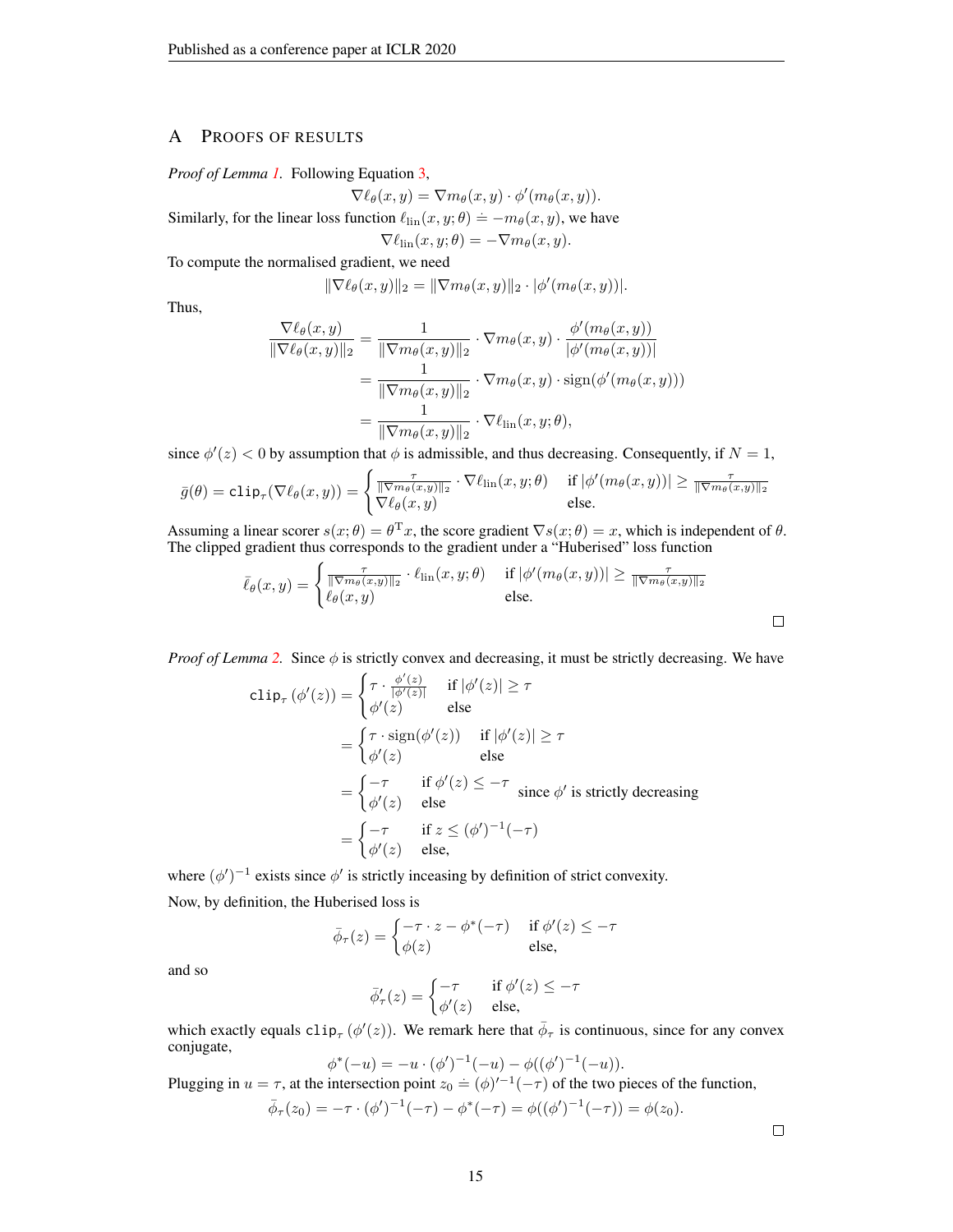*Proof of Lemma [3.](#page-3-1)* For admissible  $\phi$ , the Huberised loss  $\bar{\phi}_{\tau}$  of [\(8\)](#page-3-4) is trivially convex, differentiable everywhere, and decreasing. In particular, we must have  $\phi'_{\tau}(0) < 0$ , and so  $\phi_{\tau}$  must be classification calibrated by [Bartlett et al.](#page-9-4) [\(2006,](#page-9-4) Theorem 2). As an illustration, Figure [3](#page-15-0) shows the minimiser of the conditional risk,

$$
z^*(\eta) \doteq \underset{z \in \mathbb{R}}{\operatorname{argmin}} \left[ \eta \cdot \tilde{\phi}_\tau(z) + (1 - \eta) \cdot \tilde{\phi}_\tau(-z) \right].
$$

<span id="page-15-0"></span>Note that this quantity must be non-negative if and only if  $\eta > 1/2$  for a loss to be classification calibrated. This is easily verified to be true for the Huberised logistic loss, regardless of  $\tau$ .



Figure 3: Risk minimiser for the Huberised logistic loss.

Now suppose that  $\phi$  is a proper composite loss. To show that  $\bar{\phi}_{\tau}$  is proper composite, it suffices by [Williamson et al.](#page-13-14) [\(2016,](#page-13-14) Corollary 12) to show that  $\frac{\phi'_\tau(z)}{\phi'_\tau(-z)}$  is strictly monotone and continuous. Continuity is immediate; for monotonicity, observe that by definition,

$$
\bar{\phi}'_{\tau}(z) = \begin{cases}\n-\tau & \text{if } z \le (\phi')^{-1}(-\tau) \\
\phi'(z) & \text{else.} \n\end{cases}
$$

For brevity, let  $z_0 \doteq (\phi')^{-1}(-\tau)$ , where we take  $z_0 = -\infty$  if  $-\tau \notin \text{ran}(\phi')$ . Then,

$$
\bar{\phi}'_{\tau}(z) = \begin{cases}\n\phi'(z_0) & \text{if } z \le z_0 \\
\phi'(z) & \text{else.} \n\end{cases}
$$
\n
$$
\bar{\phi}'_{\tau}(-z) = \begin{cases}\n\phi'(z_0) & \text{if } z \ge -z_0 \\
\phi'(-z) & \text{else.} \n\end{cases}
$$

Thus, the quantity of interest is

$$
\frac{\overline{\phi}_{\tau}'(z)}{\overline{\phi}_{\tau}'(-z)} = \begin{cases}\n\frac{\phi'(z_0)}{\phi'(z)} & \text{if } z \le z_0 \\
\frac{\phi'(z)}{\phi'(-z)} & \text{if } z_0 \le z \le -z_0 \\
1 & \text{if } -z_0 \le z \le z_0 \\
\frac{\phi'(z)}{\phi'(z_0)} & \text{if } z \ge -z_0.\n\end{cases}
$$

Since  $\phi$  is strictly convex,  $\phi'$  is strictly decreasing and thus invertible. Thus, the ratio  $\frac{\bar{\phi}'_r(z)}{\bar{\phi}'_r(-z)}$ is invertible, provided  $z_0 \le 0$ , i.e.,  $\tau \ge -\phi'(0)$ . Consequently,  $\bar{\phi}_{\tau}$  is proper composite when  $\tau \ge -\phi'(0)$ . To intuit the need for the restriction on  $\tau$ , observe that by [\(Reid & Williamson,](#page-12-6) [2010,](#page-12-6) Corollary 12) the tentative link function for the loss is

$$
\bar{F}(z) \doteq \frac{1}{1 - \frac{\bar{\phi}'(z)}{\bar{\phi}'(z)}} \n= \begin{cases}\n\frac{\phi'(z)}{\phi'(z_0) + \phi'(-z)} & \text{if } z \le z_0 \\
F(z) & \text{if } z_0 \le z \le -z_0 \\
\frac{1}{2} & \text{if } -z_0 \le z \le z_0 \\
\frac{\phi'(z_0)}{\phi'(z_0) + \phi'(z)} & \text{if } z \ge -z_0.\n\end{cases}
$$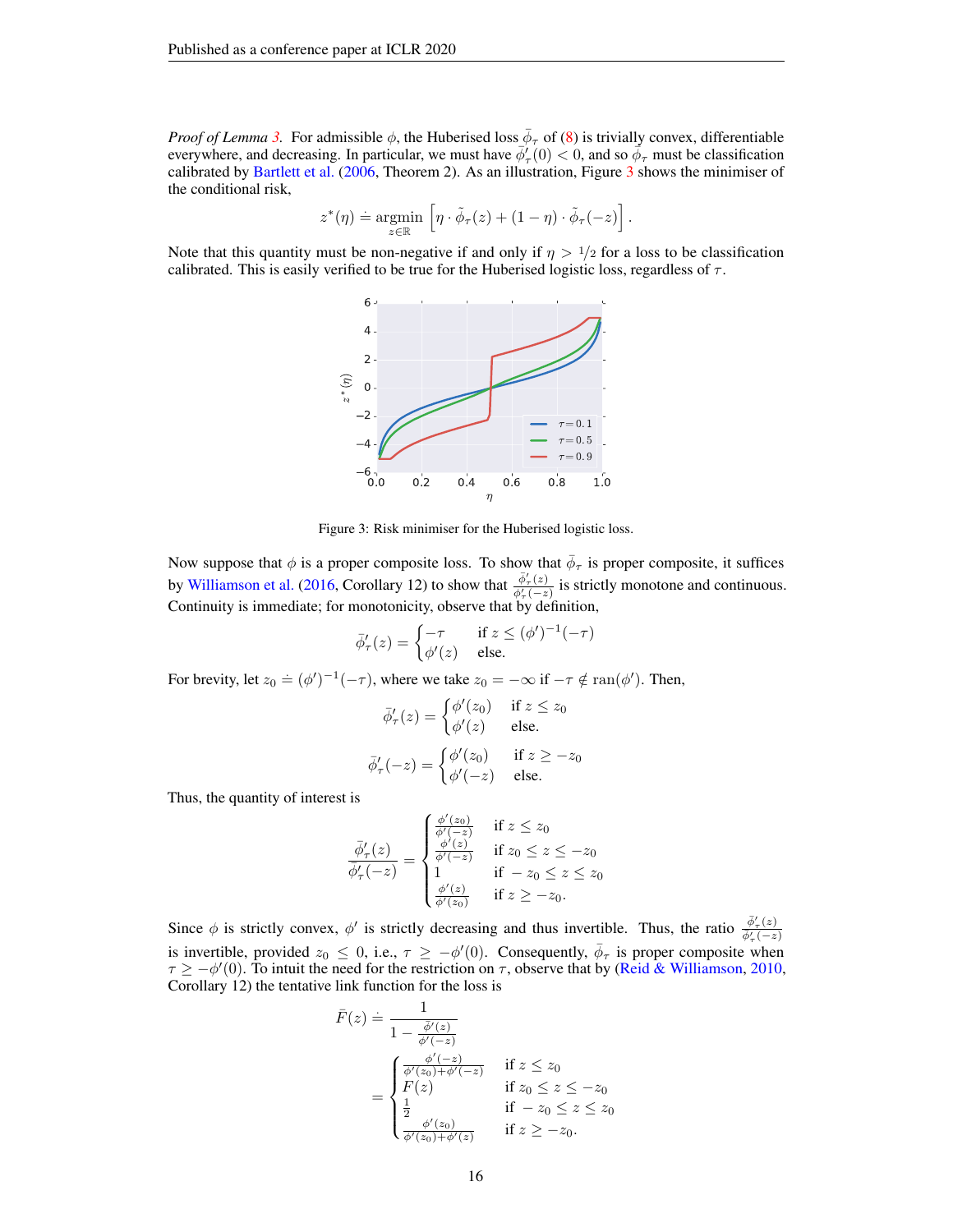When  $\tau < -\phi'(0)$ , the above is seen to be *non-invertible*. See also Appendix [C](#page-20-0) for an illustration of this link function for the logistic loss.  $\Box$ 

*Proof of Proposition [4.](#page-4-0)* In order to apply [Long & Servedio](#page-11-9) [\(2010,](#page-11-9) Theorem 2), we simply need to check that the loss  $\bar{\phi}_{\tau}$  is a convex potential in the sense of [Long & Servedio](#page-11-9) [\(2010,](#page-11-9) Definition 1). This requires that  $\bar{\phi}_{\tau}$  is convex, non-increasing, continuously differentiable, and asymptotes to zero (or equally, is bounded from below). Each of these is satisfied by assumption of  $\phi$  being admissible.  $\Box$ 

*Proof of Lemma* [5.](#page-4-6) By Lemma [2,](#page-3-0) we may write  $\text{clip}_{\tau}(\varphi'(u))$  as the derivative of a partially Huberised base loss  $\tilde{\varphi}_{\tau}$  given by

$$
\tilde{\varphi}_{\tau}(u) \doteq \begin{cases}\n-\tau \cdot u - \varphi^*(-\tau) & \text{if } \varphi'(u) \leq -\tau \\
\varphi(u) & \text{else}\n\end{cases}
$$

This induces a composite margin loss  $\tilde{\phi}_{\tau} \doteq \tilde{\varphi}_{\tau} \circ F$ . Now let  $p_{\theta}(x, y) = F(m_{\theta}(x, y))$ , and define  $\tilde{\ell}_{\tau}(x, y; \theta) = \tilde{\phi}_{\tau}(m_{\theta}(x, y))$ . The gradient under this loss is

$$
\nabla_{\theta}\tilde{\ell}_{\tau}(x, y; \theta) = \nabla_{\theta}\tilde{\phi}_{\tau}(m_{\theta}(x, y))
$$
  
\n
$$
= \nabla_{\theta}\tilde{\varphi}_{\tau}(p_{\theta}(x, y))
$$
  
\n
$$
= \nabla_{\theta}p_{\theta}(x, y) \cdot \tilde{\varphi}'_{\tau}(p_{\theta}(x, y))
$$
  
\n
$$
= \nabla_{\theta}p_{\theta}(x, y) \cdot \text{clip}_{\tau}(\varphi'(p_{\theta}(x, y)))
$$
  
\n
$$
= \text{cl} - \text{clip}_{\tau}(\nabla\ell_{\theta}(x, y)).
$$

Thus, CL-gradient clipping is equivalent to using the loss  $\ell_{\tau}$ .

*Proof of Lemma [6.](#page-5-0)* We proceed in a similar manner to Lemma [3:](#page-3-1) to show that the loss is proper, we must establish that  $\frac{\tilde{\phi}'_r(z)}{\tilde{\phi}'_r(-z)}$  is invertible. By [Reid & Williamson](#page-12-6) [\(2010,](#page-12-6) Corollary 14), for the margin loss  $\phi$  to be proper composite with link F, it must be true that F satisfies the symmetry condition  $F(-z) = 1 - F(z)$ . We thus have

$$
\begin{aligned}\n\tilde{\phi}'_{\tau}(z) &= F'(z) \cdot \tilde{\varphi}'_{\tau}(F(z)) \\
\tilde{\phi}'_{\tau}(-z) &= F'(-z) \cdot \tilde{\varphi}'_{\tau}(F(-z)) \\
&= -F'(z) \cdot \varphi'(1 - F(z)).\n\end{aligned}
$$

Consequently,

$$
\frac{\tilde{\phi}'_{\tau}(z)}{\tilde{\phi}'_{\tau}(-z)} = -\frac{\tilde{\varphi}'_{\tau}(F(z))}{\tilde{\varphi}'_{\tau}(1 - F(z))}.
$$

Since F is invertible by assumption, the above is invertible if and only if  $\frac{\tilde{\varphi}'_r(u)}{\tilde{\varphi}'(1-r)}$  $\frac{\varphi_{\tau}(u)}{\tilde{\varphi}'_{\tau}(1-u)}$  is invertible. Observe that

$$
\tilde{\varphi}'_{\tau}(u) = \begin{cases}\n-\tau & \text{if } u \leq (\varphi')^{-1}(-\tau) \\
\varphi'(u) & \text{else.} \n\end{cases}
$$

Let  $u_0 \doteq (\varphi')^{-1}(-\tau)$  for brevity. Then,

$$
\frac{\tilde{\varphi}'_{\tau}(u)}{\tilde{\varphi}'_{\tau}(1-u)} = \begin{cases}\n-\frac{\tau}{\varphi'(1-u)} & \text{if } u \leq u_0 \wedge (1-u_0) \\
\frac{\varphi'(u)}{\varphi'(1-u)} & \text{if } u_0 \leq u \leq 1-u_0 \\
1 & \text{if } 1-u_0 \leq u \leq u_0 \\
-\frac{\varphi'(u)}{\tau} & \text{if } u \geq u_0 \vee (1-u_0)\n\end{cases}
$$

This quantity is invertible provided  $u_0 \leq \frac{1}{2}$ , i.e.,  $\tau \geq -\varphi'(1/2)$ . A subtlety, however, is that the above does not necessarily span the entire range of  $[0, +\infty]$ ; consequently,  $\tilde{\varphi}_{\tau}$  *itself* is proper composite, with a link function of its own.

Even when  $\tau$  is small, one may verify that the loss  $\tilde{\phi}_{\tau}$  is nonetheless classification calibrated: this is because for any  $\eta \in [0, 1]$ , the minimiser  $z^*(\eta)$  of the conditional risk

 $\Box$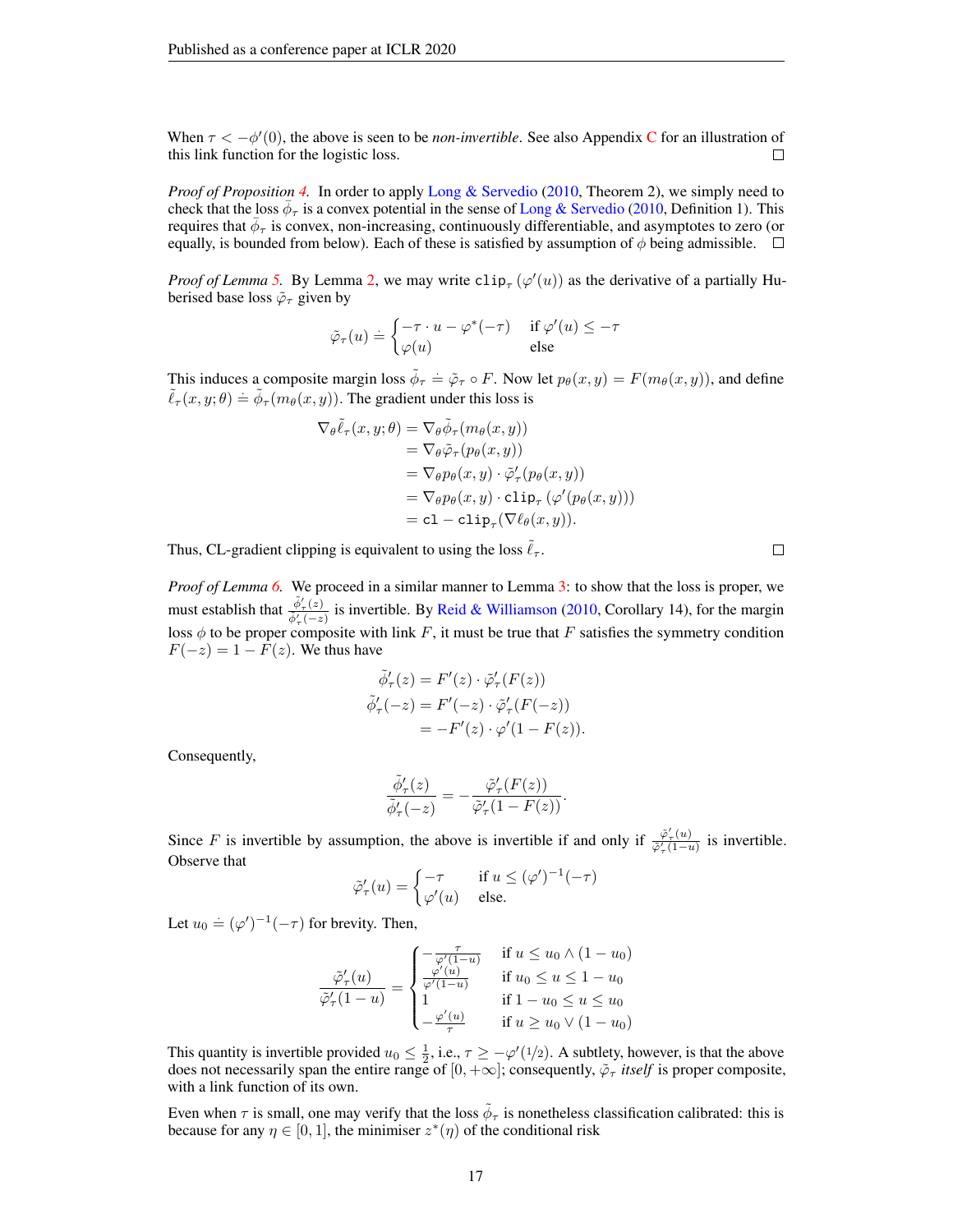must satisfy the stationarity condition

$$
-\frac{\tilde{\phi}'_{\tau}(z^*)}{\tilde{\phi}'_{\tau}(-z^*)}=\frac{\eta}{1-\eta}.
$$

<span id="page-17-0"></span>We thus need to find a suitable  $z^*$  such that the left hand side equates to a given constant. Now, for any  $C \neq 1$  there is a unique u such that  $\frac{\tilde{\varphi}'_T(u)}{\tilde{\varphi}'_T(1-u)}$  $\frac{\varphi_{\tau}(u)}{\varphi_{\tau}'(1-u)} = C$ . Thus, provided  $\eta \neq \frac{1}{2}$ , there is a unique  $z^* = F^{-1}(u^*)$  such that  $\frac{\tilde{\phi}'_{\tau}(F(z^*))}{\tilde{\phi}'_{\tau}(1-F(z^*))} = C$ . One may verify that this  $z^* > 0 \iff \eta > \frac{1}{2}$ ; for example, see Figure [4,](#page-17-0) which visualises the risk minimiser for various values of  $\tau$ . Thus, the sign of the minimising score conveys whether or not the positive class-probability is dominant; thus, the loss is classification calibrated.



Figure 4: Risk minimiser for the partially Huberised logistic loss.

 $\Box$ 

*Proof of Proposition* [7.](#page-5-1) Let  $R_{\tau}(f)$  denote the risk on the *clean* distribution of a predictor f with respect to the partially Huberised loss  $\tilde{\varphi}_{\tau}$  with parameter  $\tau$ . Similarly, let  $\bar{R}_{\tau}(f)$  denote the risk on the *noisy* distribution. Following [Ghosh et al.](#page-9-14) [\(2015\)](#page-9-14); [van Rooyen et al.](#page-13-9) [\(2015\)](#page-13-9), we have

$$
\bar{R}_{\tau}(f) = (1 - 2 \cdot \rho) \cdot R_{\tau}(f) + \alpha \cdot \mathbb{E}_{x} \left[ \tilde{\varphi}_{\tau}(f(x)) + \tilde{\varphi}_{\tau}(1 - f(x)) \right].
$$

That is, the risk on the noisy distribution equals a scaled version of the risk on the clean distribution, plus an additional term. This term is a constant independent of f if and only if  $\tilde{\varphi}_{\tau}$  satisfies the symmetry condition of [Ghosh et al.](#page-9-14) [\(2015\)](#page-9-14), namely,  $\tilde{\varphi}_{\tau}(u) + \tilde{\varphi}_{\tau}(1-u) = C$  for some constant C.

Even when the symmetry condition does not hold, one may nonetheless aim to bound this additional term as follows. For simplicity, we restrict attention here to  $\varphi$  being the log or cross-entropy loss  $\varphi(u) = -\log u$ . By definition, for any  $f \in (0, 1)$ ,

$$
\tilde{\varphi}_{\tau}(f) + \tilde{\varphi}_{\tau}(1-f) = \begin{cases}\n-\tau \cdot f + \log \tau + 1 - \log(1-f) & \text{if } p \leq \frac{1}{\tau} \wedge (1 - \frac{1}{\tau}) \\
-\tau \cdot f - \tau \cdot (1 - f) + 2 \cdot \log \tau + 2 & \text{if } 1 - \frac{1}{\tau} \leq p \leq \frac{1}{\tau} \\
-\log f - \log(1 - f) & \text{if } \frac{1}{\tau} \leq p \leq (1 - \frac{1}{\tau}) \\
-\log f - \tau \cdot (1 - f) + \log \tau + 1 & \text{if } p \geq \frac{1}{\tau} \vee (1 - \frac{1}{\tau})\n\end{cases}
$$
\n
$$
= \begin{cases}\n-\tau \cdot f + \log \tau + 1 - \log(1 - f) & \text{if } p \leq \frac{1}{\tau} \wedge (1 - \frac{1}{\tau}) \\
-\tau + 2 \cdot \log \tau + 2 & \text{if } 1 - \frac{1}{\tau} \leq p \leq \frac{1}{\tau} \\
-\log f - \log(1 - f) & \text{if } \frac{1}{\tau} \leq p \leq (1 - \frac{1}{\tau}) \\
-\log f - \tau \cdot (1 - f) + \log \tau + 1 & \text{if } p \geq \frac{1}{\tau} \vee (1 - \frac{1}{\tau}).\n\end{cases}
$$

Evidently, all piecewise functions involved are bounded on the respective intervals. For example,

$$
\tilde{\varphi}_{\tau}(f) + \tilde{\varphi}_{\tau}(1-f) \leq \begin{cases}\n\log \tau + 1 - \log \left[ \frac{1}{\tau} \vee \left( 1 - \frac{1}{\tau} \right) \right] & \text{if } p \leq \frac{1}{\tau} \wedge \left( 1 - \frac{1}{\tau} \right) \\
-\tau + 2 \cdot \log \tau + 2 & \text{if } 1 - \frac{1}{\tau} \leq p \leq \frac{1}{\tau} \\
-2 \cdot \log \frac{1}{\tau} & \text{if } \frac{1}{\tau} \leq p \leq \left( 1 - \frac{1}{\tau} \right) \\
-\log \left[ \frac{1}{\tau} \vee \left( 1 - \frac{1}{\tau} \right) \right] + \log \tau + 1 & \text{if } p \geq \frac{1}{\tau} \vee \left( 1 - \frac{1}{\tau} \right).\n\end{cases}
$$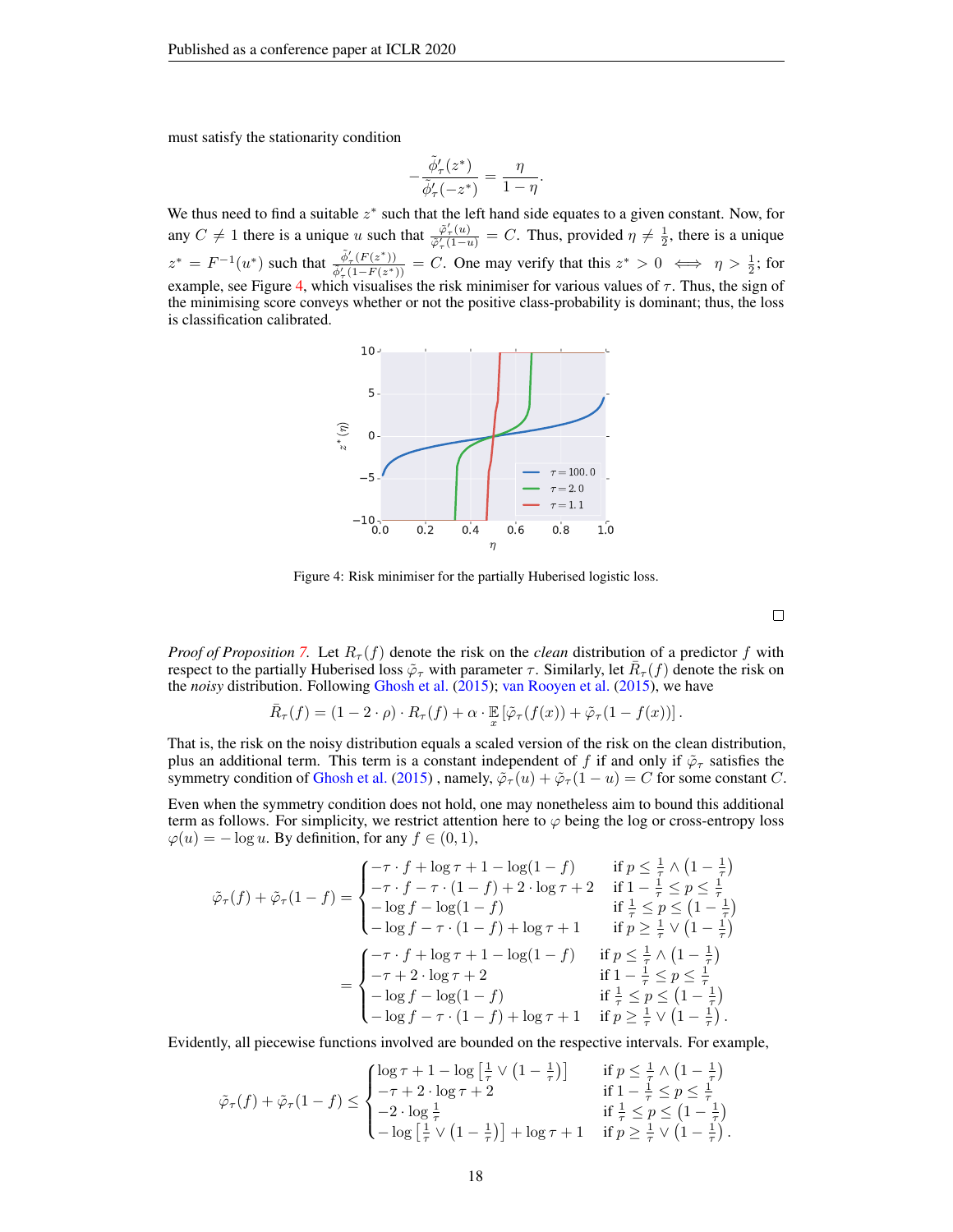By taking the maximum of each of the quantities on the right hand side – which are constants depending on  $\tau$  – we may thus find constants  $C_1, C_2$  such that

$$
\bar{R}_{\tau}(f) \le (1 - 2 \cdot \rho) \cdot R_{\tau}(f) + C_1
$$
  

$$
\bar{R}_{\tau}(f) \ge (1 - 2 \cdot \rho) \cdot R_{\tau}(f) + C_2.
$$

Now let  $f^*$  denote the minimiser of the clean risk  $R_\tau(f)$ , and  $\bar{f}^*$  the minimiser of the noisy risk  $\overline{R}_{\tau}(f)$ . Then, using each of the above inequalities,

$$
\bar{R}_{\tau}(f^*) - \bar{R}_{\tau}(\bar{f}^*) \le (1 - 2 \cdot \rho) \cdot (R_{\tau}(f^*) - R_{\tau}(\bar{f}^*)) + C_1 - C_2 \le (C_1 - C_2),
$$

where the last inequality is because  $R_{\tau}(f^*) \leq R_{\tau}(\bar{f}^*)$  by definition of  $f^*$ . The claim follows.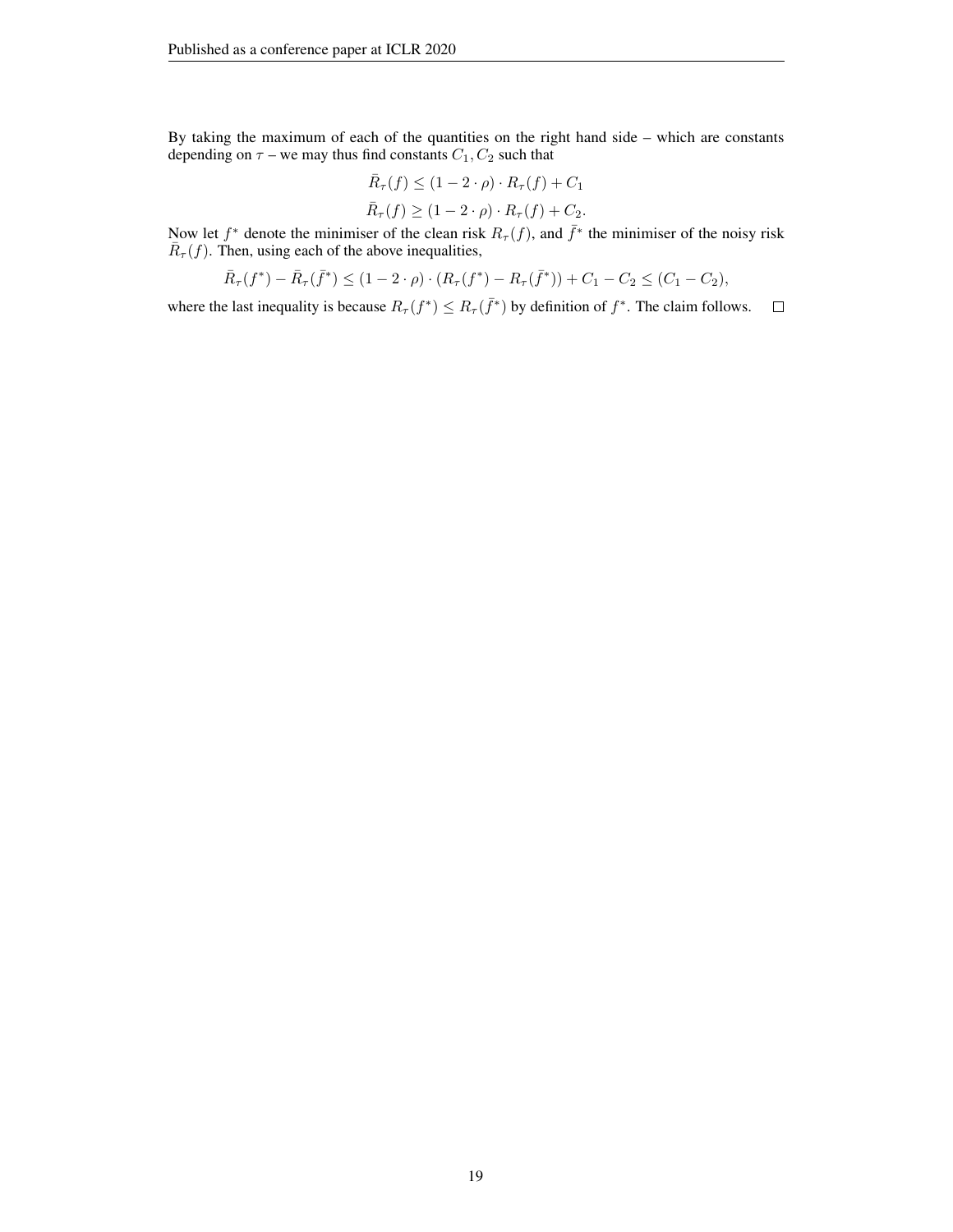### <span id="page-19-0"></span>B PROPER AND PROPER COMPOSITE LOSSES

Beyond requiring classification-calibration, it is often desirable to use classifier outputs as valid probabilities. *Proper losses* [\(Savage,](#page-12-16) [1971;](#page-12-16) [Schervish,](#page-12-17) [1989;](#page-12-17) [Buja et al.,](#page-9-17) [2005\)](#page-9-17)  $\varphi$ : { $\pm 1$ }  $\times$  [0, 1]  $\rightarrow \mathbb{R}$  + are the core losses of such class-probability estimation tasks, for which

<span id="page-19-1"></span>
$$
(\forall p \in [0,1]) \underset{u \in [0,1]}{\operatorname{argmin}} \mathbb{E} \left[ \varphi(y,u) \right] = p. \tag{13}
$$

Equation [13](#page-19-1) stipulates that when using  $\varphi$  to distinguish positive and negative labels, it is optimal to predict the positive class-probability.

Typically, it is more useful to work with losses that accept real-valued scores, e.g. as output by the pre-activation of the final layer of a neural network. To this end, *proper composite* losses [\(Reid &](#page-12-6) [Williamson,](#page-12-6) [2010;](#page-12-6) [Nock & Nielsen,](#page-11-6) [2009\)](#page-11-6) are those  $\ell$ :  $\{\pm 1\} \times \mathbb{R} \to \mathbb{R}_+$  are such that  $\ell \circ F^{-1}$  is proper, for invertible *link function*  $F: \mathbb{R} \to [0, 1]$ . Proper composite losses are inherently classification-calibrated [\(Reid & Williamson,](#page-12-6) [2010,](#page-12-6) Theorem 16). Canonical examples are the logistic loss  $\ell(y, v)$  =  $\log(1 + e^{-yv})$  with  $F: v \mapsto \sigma(v)$ , and exponential loss  $\ell(y, v) = e^{-yv}$  with  $F: v \mapsto \sigma(2 \cdot v)$ . When  $\ell$  is differentiable, we have [\(Reid & Williamson,](#page-12-6) [2010,](#page-12-6) Corollary 12)

$$
\left(\forall v \in \mathbb{R}\right) F(v) = \left(1 - \frac{\ell'(+1, v)}{\ell'(-1, v)}\right)^{-1}.\tag{14}
$$

Given a proper loss  $\varphi$  and "symmetric" link F with  $F(-v) = 1 - F(v)$ , the loss  $\ell(y, v) = \varphi(y, F(v))$ defines a margin loss [\(Reid & Williamson,](#page-12-6) [2010,](#page-12-6) Corollary 14).

Proper composite losses may also be extended to multiclass settings in the natural way (Gneiting  $\&$ [Raftery,](#page-10-18) [2007;](#page-10-18) [Williamson et al.,](#page-13-14) [2016\)](#page-13-14): one now defines a proper loss  $\varphi: [K] \times \Delta_K \to \mathbb{R}_+$ , where K is the number of classes and  $\Delta_K$  denotes the K-simplex. A proper composite loss may be defined using a link  $F: \mathbb{R}^K \to \Delta_K$ , such as the softmax operator  $F_k(\mathbf{v}) = \frac{\exp(\mathbf{v}_k)}{\sum_{k'} \exp(\mathbf{v})}$  $\frac{\exp(\mathbf{v}_k)}{k\exp(\mathbf{v}_{k'})}$ . Combined with the log-loss  $\varphi(y, p) = -\log p_y$ , this yields the standard softmax cross-entropy loss.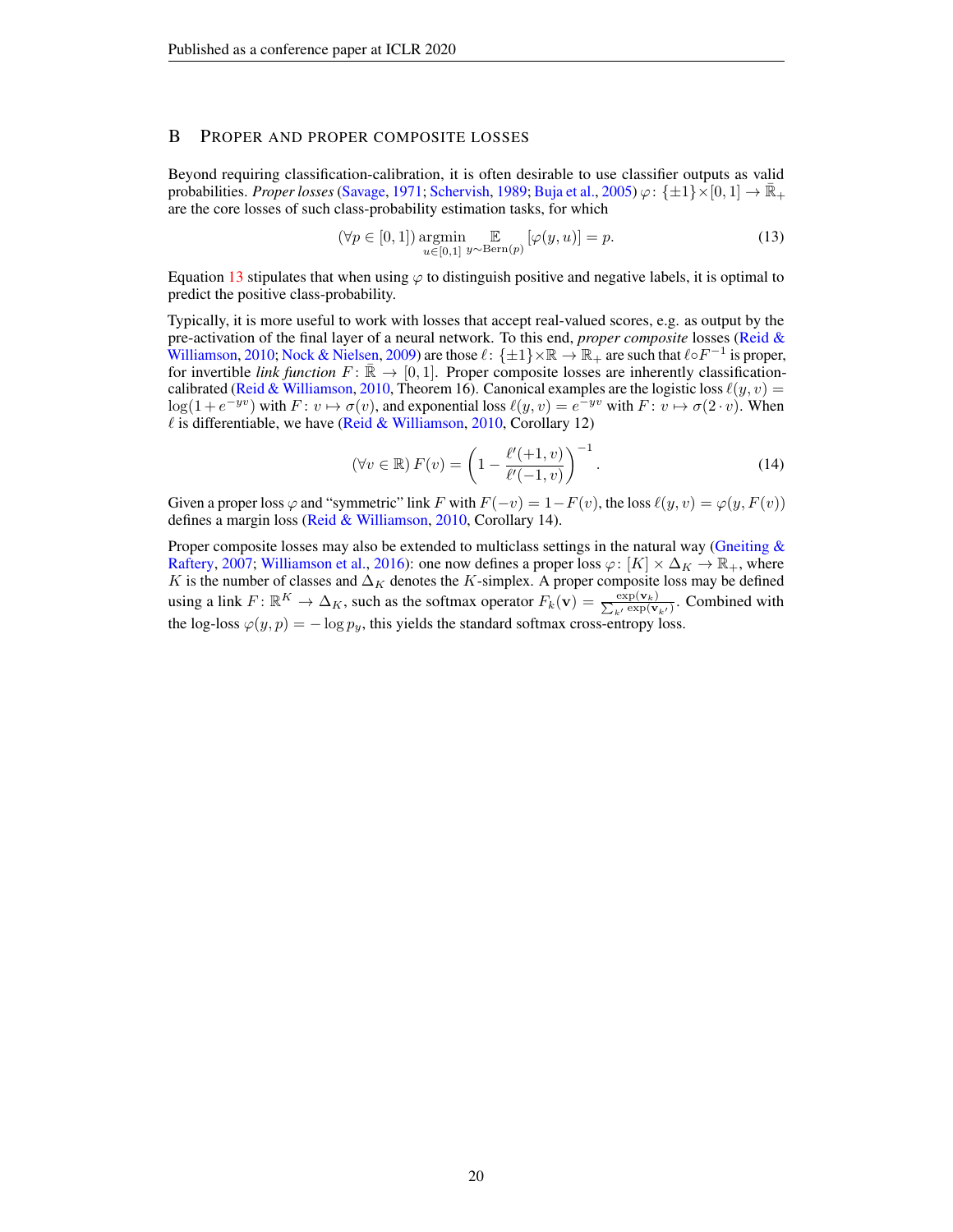### <span id="page-20-0"></span>C ILLUSTRATION OF LOSSES

We illustrate the Huberised, partially Huberised, and generalised cross-entropy losses as their underlying tuning parameters are varied. Additionally, we illustrate the link functions that are implicit in each of the losses, which illustrates that they may be non-invertible if  $\tau$  is too large.

#### C.1 HUBERISED LOSS

Figure [5](#page-21-0) illustrates the Huberised version of the logistic loss, and its derivative. Following the proof of Lemma [3,](#page-3-1) for  $\tau \in (0,1)$  and  $z_0 = -\sigma^{-1}(\tau)$ , the Huberised loss  $\bar{\phi}_{\tau}$  has an implicit link function (see Figure [6\)](#page-21-1)

$$
(\forall z \in \mathbb{R}) \bar{F}_{\tau}(z) = \begin{cases} \frac{\sigma(z)}{\sigma(z_0) + \sigma(z)} & \text{if } z \le z_0\\ \sigma(z) & \text{if } z_0 \le z \le -z_0\\ \frac{1}{2} & \text{if } -z_0 \le z \le z_0\\ \frac{\sigma(z_0)}{\sigma(z_0) + \sigma(z)} & \text{if } z \ge -z_0. \end{cases}
$$

Compared to the standard sigmoid, the Huberised link saturates more slowly as  $\tau$  is decreased. Note that when  $\tau \leq \frac{1}{2}$ , the link function is not invertible everywhere: this results in the loss not being proper composite per our definition.

#### C.2 PARTIALLY HUBERISED LOSS

Figure [7](#page-21-2) illustrates the partially Huberised version of the logistic loss, as well as the base log-loss. Following the proof of Lemma [6,](#page-5-0) the partially Huberised loss  $\tilde{\phi}_{\tau}$  has implicit link function

$$
\tilde{F}_{\tau}(v) = \begin{cases}\n\frac{1}{1+\tau \cdot \sigma(-v)} & \text{if } \sigma(v) \leq \frac{1}{\tau} \wedge (1 - \frac{1}{\tau}) \\
\sigma(v) & \text{if } \frac{1}{\tau} \leq \sigma(v) \leq (1 - \frac{1}{\tau}) \\
\frac{1}{2} & \text{if } (1 - \frac{1}{\tau}) \leq \sigma(v) \leq \frac{1}{\tau} \\
\frac{\tau \cdot \sigma(v)}{1+\tau \cdot \sigma(v)} & \text{if } \sigma(v) \geq (1 - \frac{1}{\tau}) \vee \frac{1}{\tau}.\n\end{cases}
$$

Figure [9](#page-22-0) illustrates the link function. The logistic loss has  $\varphi(u) = -\log u$ , and so  $\varphi'(1/2) = -2$ . For  $\tau = 1$ , the link function will be non-invertible everywhere, which is expected since the loss here is the linear loss, which is not suitable for class-probability estimation. For  $\tau \in (1, 2)$ , the link function will be invertible for  $p \notin \left[ \left(1 - \frac{1}{\tau}\right), \frac{1}{\tau} \right]$ . Intuitively, the case  $\tau \in (1, 2)$  corresponds to the linear regions of the losses on positive and negative instances crossing over. For  $\tau \geq 2$ , the link function will always be invertible.

It may be observed that partial Huberisation causes the link function to saturate at values  $\left[1/(1 + \frac{1}{2})\right]$  $\tau$ ),  $\tau/(1+\tau)$ : this does not affect classification calibration, but does imply that rescaling is necessary in order to intepret the output probabilities.

#### <span id="page-20-1"></span>C.3 ILLUSTRATION OF GENERALISED CROSS-ENTROPY

Figure [8](#page-22-1) illustrates the base  $\varphi_{\alpha}$  loss, and its composition with a sigmoid link function.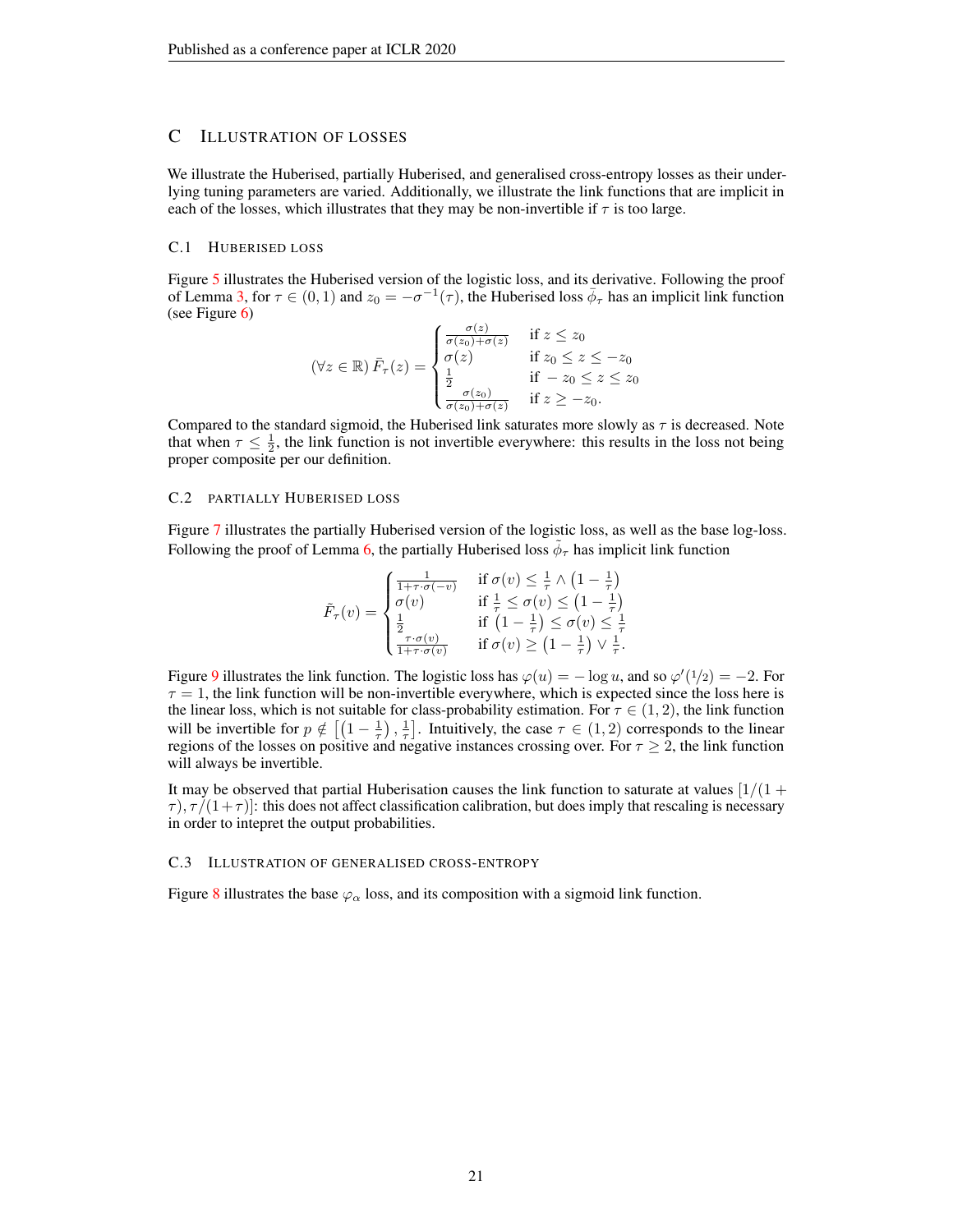<span id="page-21-0"></span>

<span id="page-21-1"></span>Figure 5: Illustration of Huberised logistic loss. The effect of Huberisation is to linearise the loss beyond a certain point, or equally, to cap the derivative when its magnitude exceeds a certain threshold.



Figure 6: Illustration of link function for the Huberised logistic loss. The effect of Huberisation is to make the link function saturate slower. Note that when  $\tau \leq \frac{1}{2}$ , the link function is not invertible everywhere.

<span id="page-21-2"></span>

Figure 7: Illustration of partial Huberisation, in terms of the underlying proper loss and its composite form.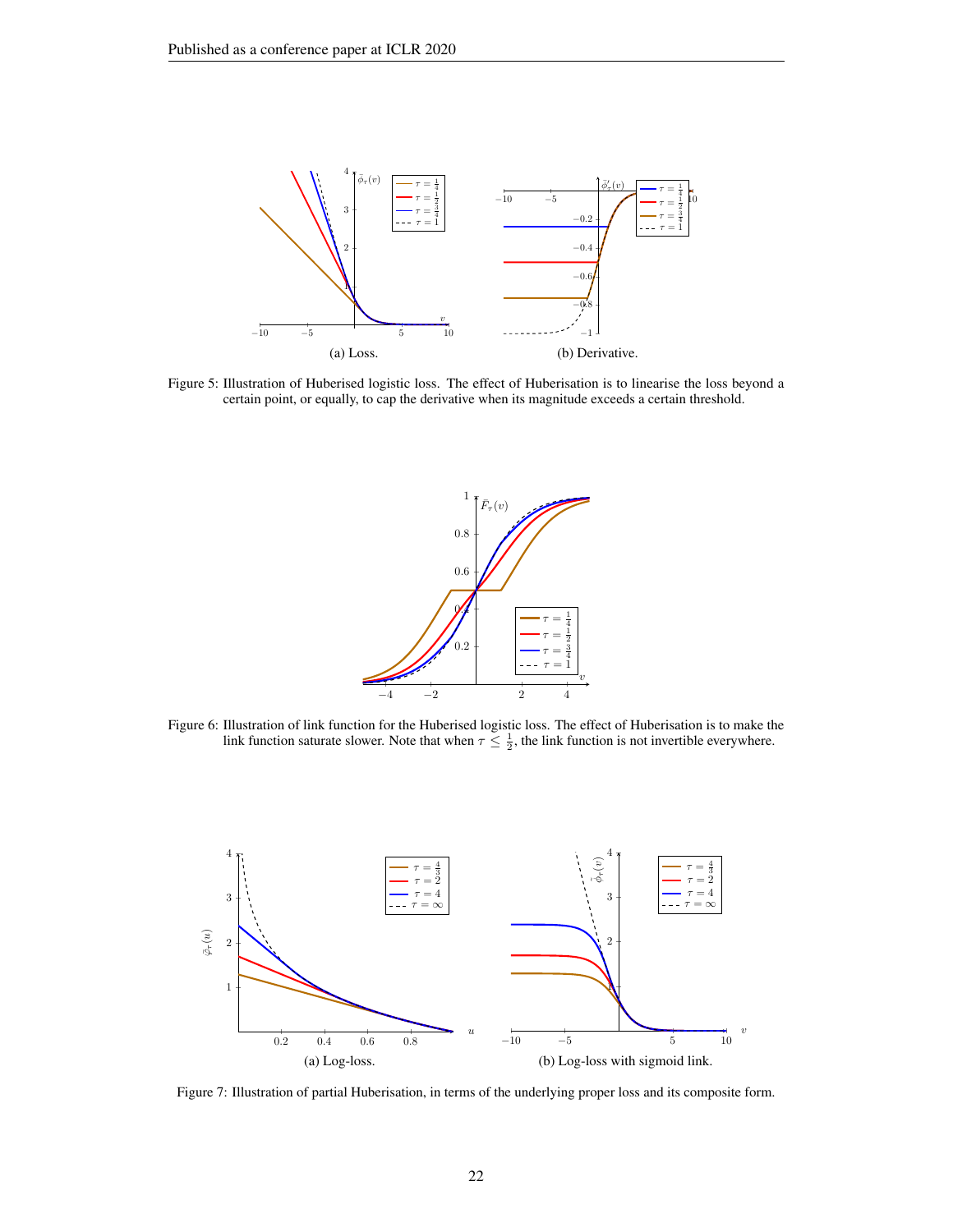<span id="page-22-1"></span>

Figure 8: Illustration of generalised cross-entropy loss for various choices of  $\alpha \in [0, 1)$ .

<span id="page-22-0"></span>

Figure 9: Illustration of link function for partially Huberised logistic loss. The effect of partial Huberisation is to make the link function saturate slower. When  $\tau < 2$ , the link function is not invertible everywhere.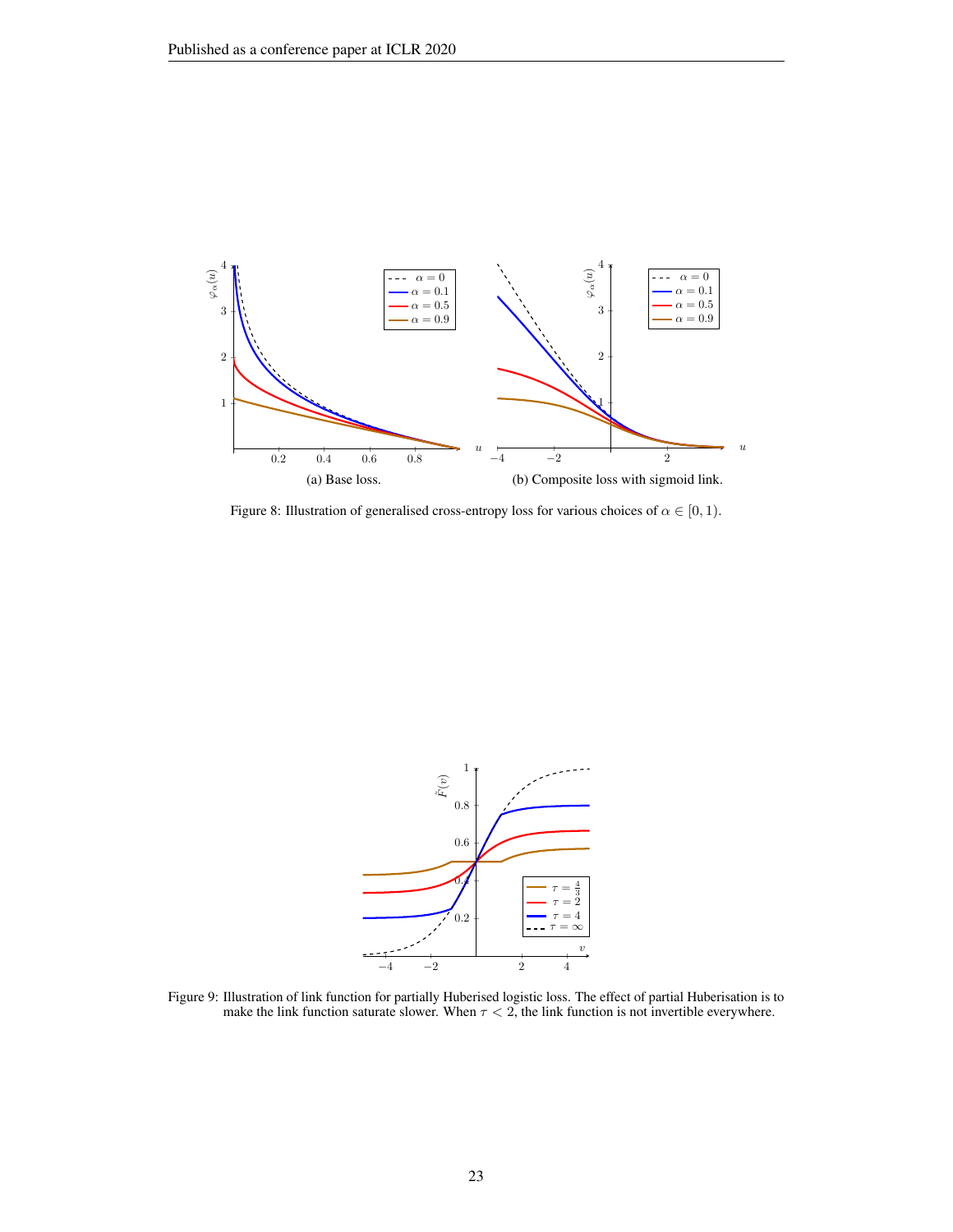### <span id="page-23-0"></span>D ROBUSTNESS TO INSTANCE OUTLIERS

Following [Ding](#page-9-15) [\(2013,](#page-9-15) Section 3.2.2), we consider robustness to an arbitrary corruption under a linear scoring model. For margin loss  $\ell(x, y; \theta) = \phi(y \cdot \theta^T x)$  with empirical risk minimiser  $\hat{\theta}_N$  on a sample  $\{(x_n, y_n)\}_{n=1}^N$ , suppose that the sample is corrupted with an outlier  $(x', y')$ . One would like to ensure that  $\hat{\theta}_N$  is not swayed by making  $||x'||_2$  arbitrarily large: that is,

$$
\lim_{\|x'\|_2 \to +\infty} \frac{1}{N+1} \sum_{n=1}^N \nabla \ell(x_n, y_n; \hat{\theta}_N) + \nabla \ell(x', y'; \hat{\theta}_N) = 0,
$$

or equivalently,  $\lim_{|x|\to\infty} \nabla \ell(x', y'; \hat{\theta}_N) = 0$ . Fortunately, the saturating behaviour of the partially Huberised loss affords this, as we now show.

<span id="page-23-1"></span>Proposition 8. *Pick any convex, differentiable, proper composite margin loss* φ*, whose link* F  $satisfies \lim_{z \to -\infty} z \cdot F'(z) = 0$ . For any  $\tau > 0$ , let  $\tilde{\ell}_{\tau}(x, y; \theta) = \tilde{\phi}_{\tau}(y \cdot \theta^T x)$  be the  $\tau$ -partially *Huberised loss under a linear model. Then, for any*  $(x, y)$  *and*  $\theta$  *such that*  $\|\theta\|_2 < +\infty$  *and*  $\theta^Tx \neq 0$ *,* 

$$
\lim_{\|x\|_2\to+\infty}\|\nabla\tilde{\ell}_\tau(x,y;\theta)\|_2=0.
$$

*Proof of Proposition [8.](#page-23-1)* By definition,

$$
\nabla \tilde{\ell}_{\tau}(x, y; \theta) = y \cdot x \cdot \phi'(y \cdot \theta^{\mathrm{T}} x).
$$

Thus,

$$
\begin{aligned} \|\nabla \tilde{\ell}_{\tau}(x, y; \theta)\|_{2} &= \|x\|_{2} \cdot |\phi'(y \cdot \theta^{\mathrm{T}} x)| \\ &= (y \cdot \theta^{\mathrm{T}} x) \cdot |\phi'(y \cdot \theta^{\mathrm{T}} x)| \cdot \frac{1}{y \cdot \|\theta\|_{2} \cdot \cos \psi_{x, \theta}}, \end{aligned}
$$

where  $\psi_{x,\theta}$  denotes the angle between x and  $\theta$ . If  $\theta^{\mathrm{T}} x \neq 0$ , then  $\cos \psi_{x,\theta} \neq 0$ , and so the third term is finite. Thus,  $\|\nabla \tilde{\ell}_{\tau}(x, y; \theta)\|_2 \to \lim_{z \to \pm \infty} |z| \cdot \tilde{\phi}'_{\tau}(z)$ , depending on the sign of  $y \cdot \theta^{\mathrm{T}} x$ . By definition of  $\tilde{\phi}_{\tau}$ , the derivative of the loss asymptotes to either  $F'(v)$ , or  $\phi'(v)$ . Now,  $\lim_{z\to-\infty} z \cdot F'(v) = 0$ by assumption, and  $\lim_{z\to+\infty} z \cdot \phi'(v) = 0$  since  $\phi$  is convex, the claim is shown.  $\Box$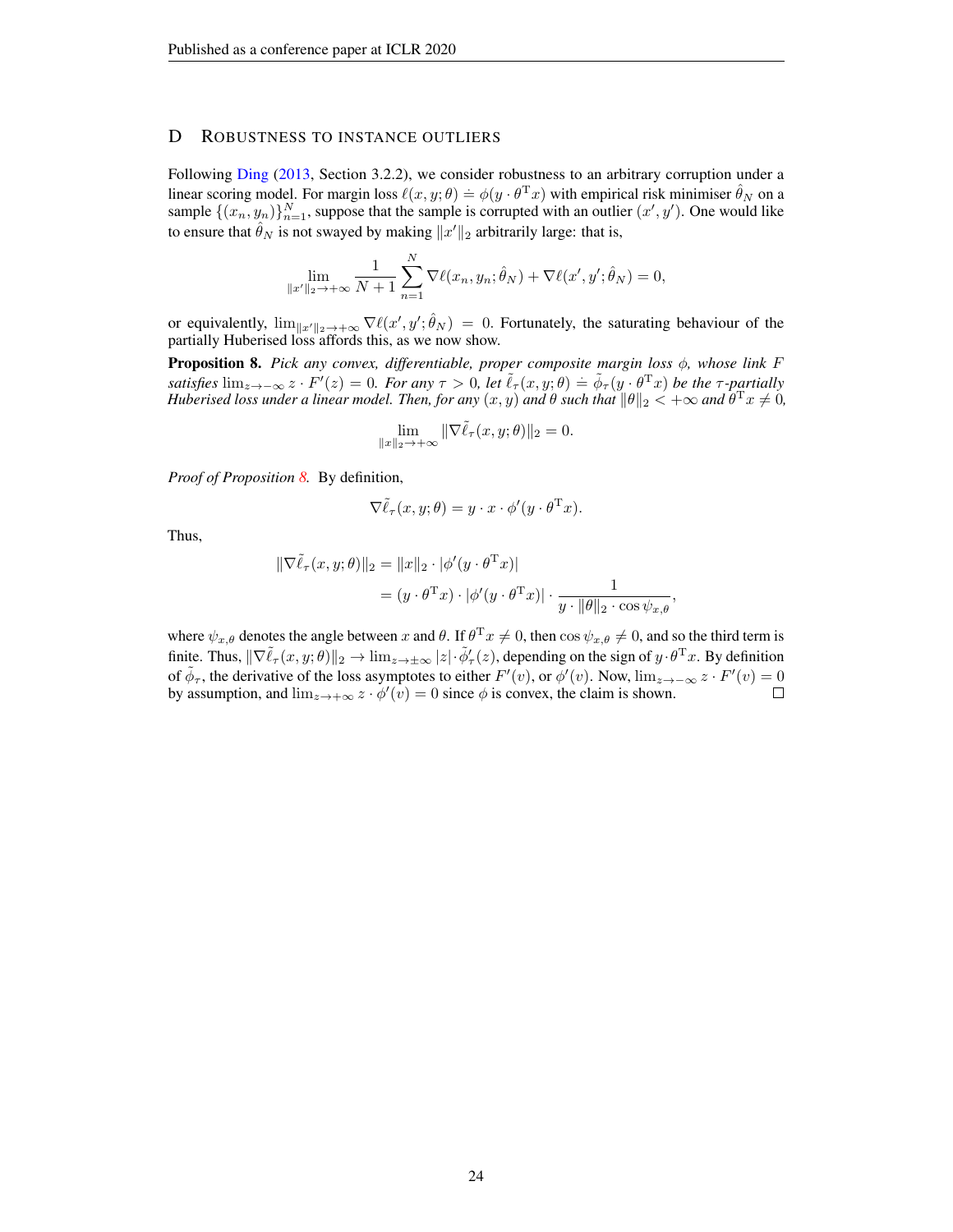# <span id="page-24-1"></span>E ADDITIONAL SYNTHETIC EXPERIMENTS

We provide some more details regarding the synthetic data used in the body.

### <span id="page-24-0"></span>E.1 DETAILS OF LONG & S[ERVEDIO](#page-11-9) [\(2010\)](#page-11-9) DATASET

The problem considered in [Long & Servedio](#page-11-9) [\(2010\)](#page-11-9) (see Figure [10\)](#page-25-0) comprises a distribution concentrated on six atoms  $\{\pm (1, 0), \pm (\gamma, 5\gamma), \pm (\gamma, -\gamma)\}\subset \mathbb{R}^2$  for some  $\gamma > 0$ ; we chose  $\gamma = \frac{1}{24}$ . An instance  $(x_1, x_2)$  is labelled as  $y = \llbracket x_1 \geq 0 \rrbracket$ . The instances are weighted so that the first four atoms have probability mass  $\frac{1}{2}$  and the last two atoms mass  $\frac{1}{2}$ . We modify this distribution four atoms have probability mass  $\frac{1}{8}$ , and the last two atoms mass  $\frac{1}{4}$ . We modify this distribution slightly by treating the atoms as means of isotropic Gaussians, and treating the marginal distribution over instances to be a mixture of these Gaussians with mixing weights given by the corresponding probability masses of the atoms.

### E.2 DETAILS OF OUTLIER DATASET

For the experiment involving outliers in feature space, the data comprises points on the line. Positively labelled samples are drawn from a unit variance Gaussian centered at  $(1, 1)$ , with positively labeled outliers drawn from (−200, 1). Negatively labelled samples comprise the negation of all points. We learn an unregularised linear classifier from this data, which corresponds to a single scalar θ.